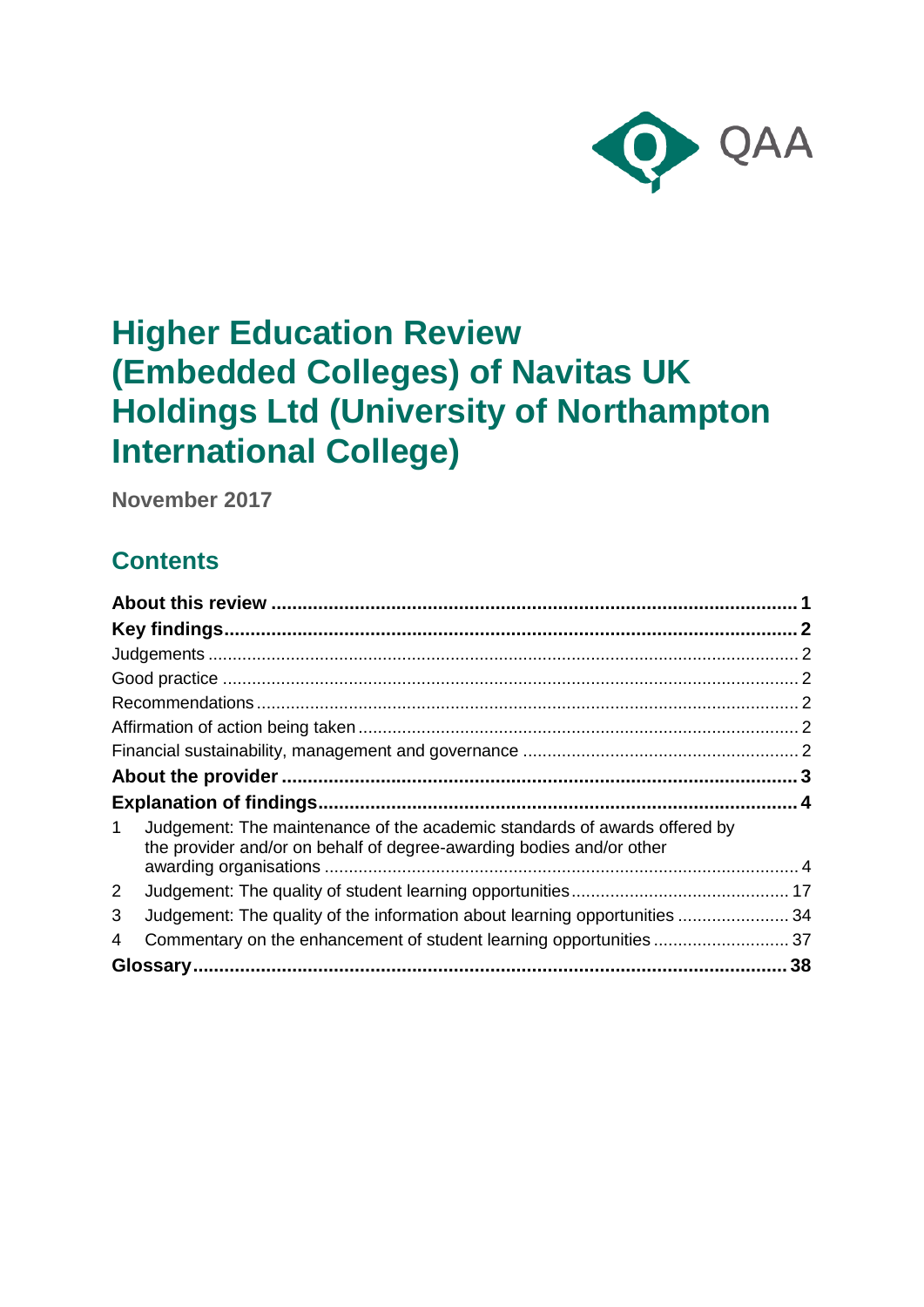## <span id="page-1-0"></span>**About this review**

This is a report of a Higher Education Review (Embedded Colleges) conducted by the Quality Assurance Agency for Higher Education (QAA) at Navitas UK Holdings Ltd (University of Northampton International College). The review took place from 27 to 28 November 2017 and was conducted by a team of two reviewers, as follows:

- Professor Alan Jago
- Dr Sylvia Hargreaves.

The main purpose of the review was to investigate the higher education provision and to make judgements as to whether or not academic standards and quality meet UK expectations. These expectations are the statements in the [UK Quality Code for Higher](http://www.qaa.ac.uk/assuring-standards-and-quality/the-quality-code)  [Education](http://www.qaa.ac.uk/assuring-standards-and-quality/the-quality-code) (the Quality Code)<sup>1</sup> setting out what all UK higher education providers expect of themselves and of each other, and what the general public can therefore expect of them.

In Higher Education Review (Embedded Colleges) the QAA review team:

- makes judgements on
	- the setting and maintenance of academic standards
	- the quality of student learning opportunities
	- the information provided about higher education provision
	- the enhancement of student learning opportunities
- makes recommendations
- identifies features of good practice
- affirms action that the provider is taking or plans to take.

A check is also made on the provider's financial sustainability, management and governance (FSMG) with the aim of giving students reasonable confidence that they should not be at risk of being unable to complete their course as a result of financial failure.

The QAA website gives more information [about QAA](http://www.qaa.ac.uk/)<sup>2</sup> and explains the method for [Higher Education Review \(Embedded Colleges\).](http://www.qaa.ac.uk/reviews-and-reports/how-we-review-higher-education)<sup>3</sup> For an explanation of terms see the glossary at the end of this report.

1

<sup>&</sup>lt;sup>1</sup> The UK Quality Code for Higher Education is published at: [www.qaa.ac.uk/quality-code.](http://www.qaa.ac.uk/quality-code)

<sup>2</sup> QAA website: [www.qaa.ac.uk.](http://www.qaa.ac.uk/)

<sup>3</sup> Higher Education Review (Embedded Colleges):

[www.qaa.ac.uk/reviews-and-reports/how-we-review-higher-education.](http://www.qaa.ac.uk/reviews-and-reports/how-we-review-higher-education)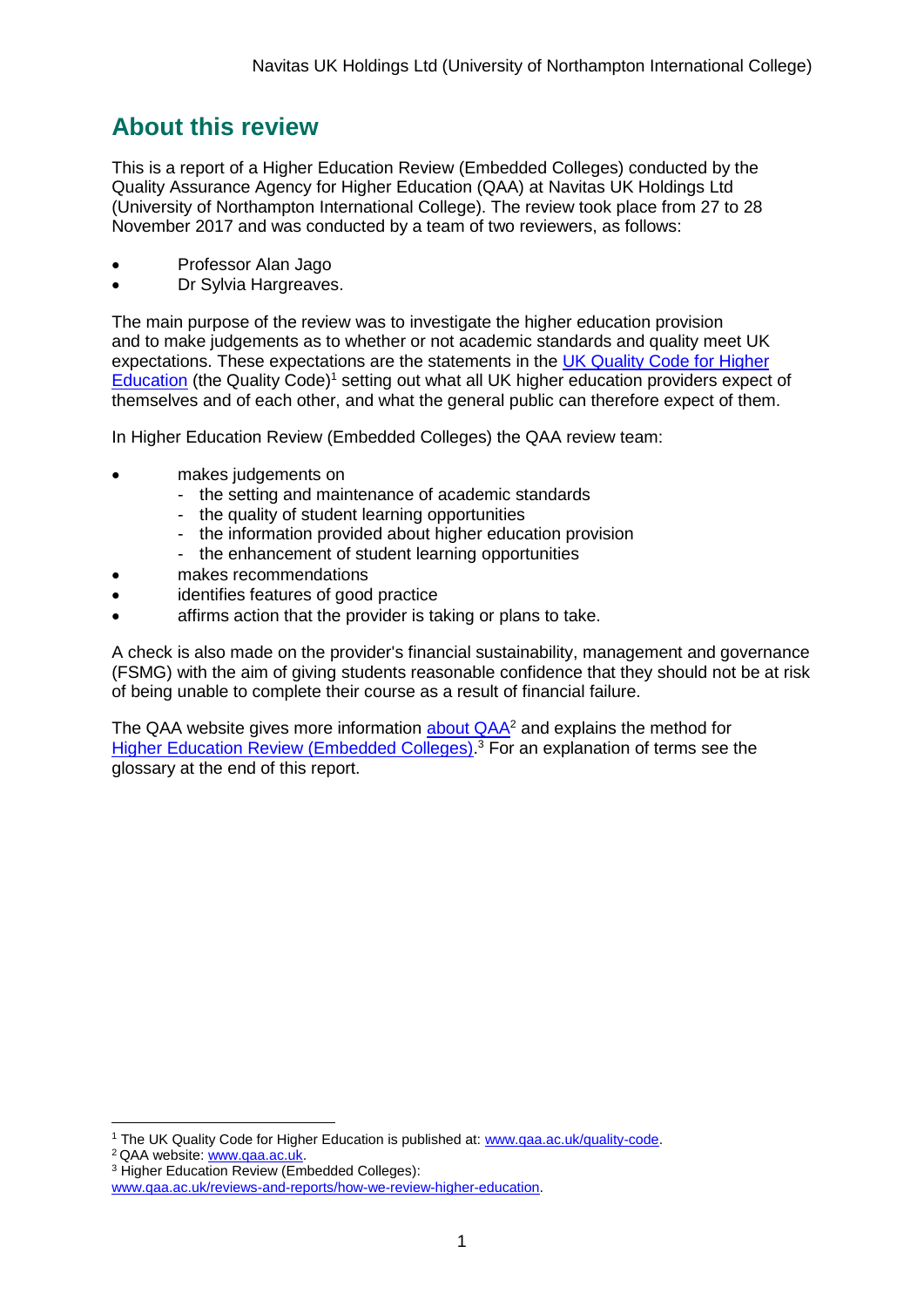## <span id="page-2-0"></span>**Key findings**

## <span id="page-2-1"></span>**Judgements**

The QAA review team formed the following judgements about the higher education provision.

- The maintenance of the academic standards of awards offered on behalf of the degree-awarding body **meets** UK expectations.
- The quality of student learning opportunities **meets** UK expectations.
- The quality of the information about learning opportunities **meets** UK expectations.

## <span id="page-2-2"></span>**Good practice**

The QAA review team identified the following features of **good practice**.

- The high levels of academic and personal support offered to students, which provides a highly effective preparation for their transition to the University (Expectation B4).
- The student representative system, which facilitates students' active engagement in quality assurance and enhancement (Expectation B5).

## <span id="page-2-3"></span>**Recommendations**

The QAA review team makes the following **recommendations**.

By March 2018:

- review all amended Navitas UK Policy and Regulations and ensure that all locally contextualised versions are approved in accordance with the Navitas procedure (Expectation A2.1)
- ensure that final approval of programmes is formally notified to relevant committees in accordance with Navitas procedures (Expectations A3.1 and B1)
- ensure that all college versions of Navitas UK Policy and Regulations are fully documented, in accordance with Navitas policy, and are made accessible to those responsible for academic standards and quality (Expectation C).

## <span id="page-2-4"></span>**Affirmation of action being taken**

The QAA review team **affirms** the following actions already being taken to make academic standards secure and/or improve the educational provision offered to students:

• the steps being taken to establish policies and procedures for the appointment of external examiners to all programmes (Expectation B7).

## <span id="page-2-5"></span>**Financial sustainability, management and governance**

The financial sustainability, management and governance check has been satisfactorily completed.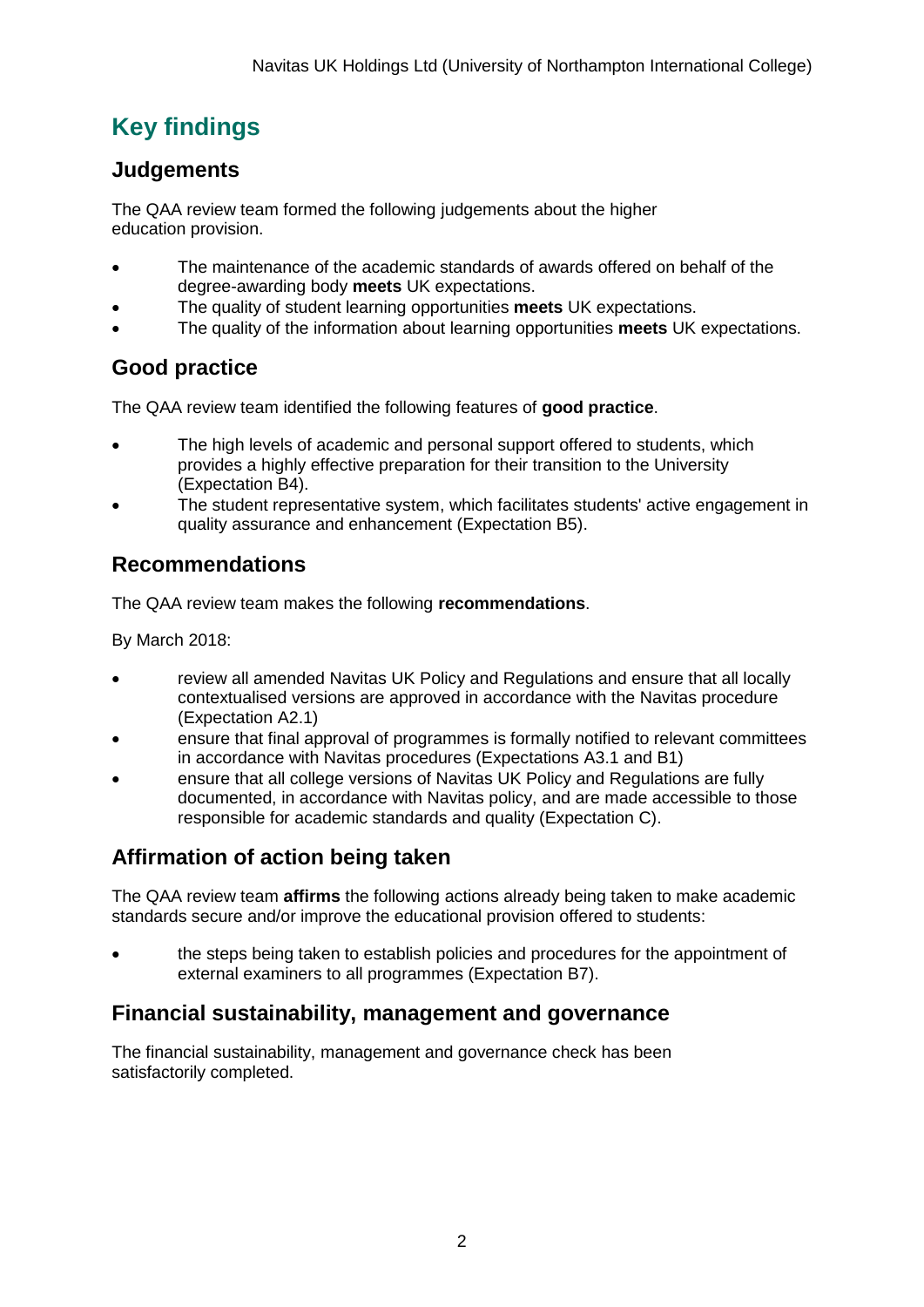## <span id="page-3-0"></span>**About the provider**

The University of Northampton International College (UNIC) is an Affiliate College of the University of Northampton and is the newest of a network of UK colleges that is owned and operated by Navitas UK Holdings Ltd as part of its European University Pathways Division.

The partnership between UNIC and the University began following the signing of the contractual partnership agreement in 2015. UNIC welcomed its first students in September 2016 and since then UNIC has recruited students onto a range of academic pathway provision. During the 2016-17 academic year, UNIC received approximately 140 students and had nine full-time equivalent staff members.

UNIC offers undergraduate and postgraduate pathways that lead to a University of Northampton degree. Each pathway is a single undergraduate or postgraduate programme delivered by UNIC and the University, following successful completion of which students are awarded an appropriate degree by the University. Pathway provision at UNIC consists of foundation level 3 Business Studies, Engineering, Law, and Science and Healthcare; first-year level 4 Business Studies and Engineering through Standard, Standard Delivery Plus and Integrated Provision; and level 6/7 pre-master's. UNIC has already begun the process of expanding the academic provision that it offers. MA SEN and MA SEN (Autism) programmes have been included as pre-master's progression routes, with a foundation level 3 Fashion and Footwear course due to begin in January 2018, subject to final approval.

The partnership between UNIC and the University of Northampton is still in its infancy and is continuing to develop. The University is moving to a new campus in September 2018, which will include the relocation of UNIC.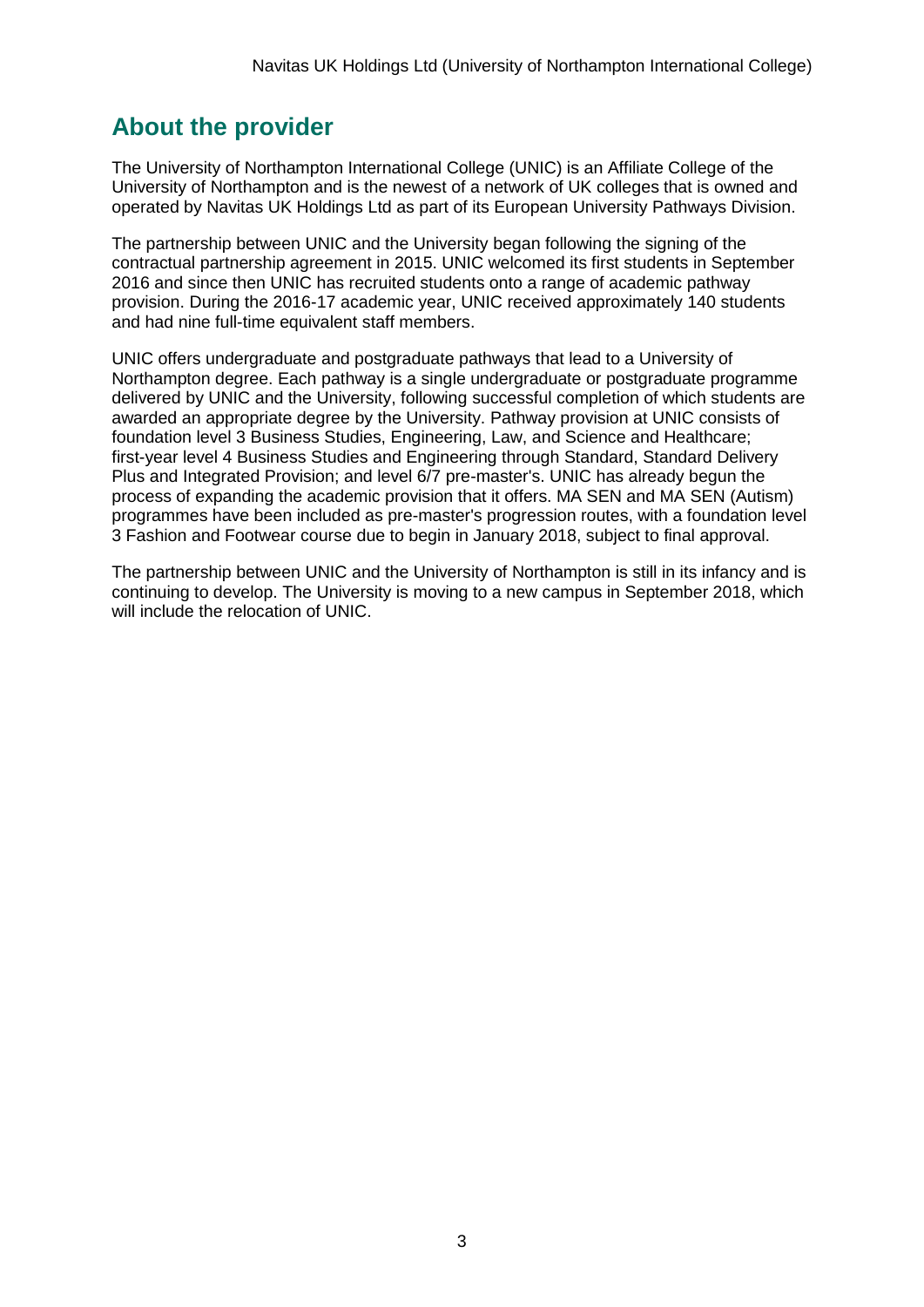## <span id="page-4-0"></span>**Explanation of findings**

This section explains the review findings in greater detail.

## <span id="page-4-1"></span>**1 Judgement: The maintenance of the academic standards of awards offered by the provider and/or on behalf of degree-awarding bodies and/or other awarding organisations**

**Expectation (A1): In order to secure threshold academic standards, degree-awarding bodies:**

### **a) ensure that the requirements of** *The Framework for Higher Education Qualifications in England, Wales and Northern Ireland* **(FHEQ) are met by:**

- **positioning their qualifications at the appropriate level of the relevant framework for higher education qualifications**
- **ensuring that programme learning outcomes align with the relevant qualification descriptor in the relevant framework for higher education qualifications**
- **naming qualifications in accordance with the titling conventions specified in the frameworks for higher education qualifications**
- **awarding qualifications to mark the achievement of positively defined programme learning outcomes**

**b) consider and take account of QAA's guidance on qualification characteristics** 

**c) where they award UK credit, assign credit values and design programmes that align with the specifications of the relevant national credit framework** 

**d) consider and take account of relevant Subject Benchmark Statements.**

### **Quality Code,** *Chapter A1: UK and European Reference Points for Academic Standards*

## **Findings**

1.1 UNIC, embedded in the University of Northampton, is not a degree-awarding body.

1.2 UNIC began delivering courses in September 2016. Current pathway provision consists of foundation level 3 Business Studies, Engineering, Law, and Science and Healthcare; first-year level 4 Business Studies and Engineering through Standard, Standard Delivery Plus and Integrated Provision; and level 6/7 pre-master's.

1.3 UNIC works with the University to ensure academic standards are aligned to the appropriate level of the FHEQ. UNIC does not make awards; the stages it delivers form part of an education continuum leading to a University degree.

1.4 Where appropriate, provision is aligned to Subject Benchmark Statements. UNIC receives notification from the Navitas Quality and Standards Office when Subject Benchmark Statements have been reviewed and published. Delivery of learning outcomes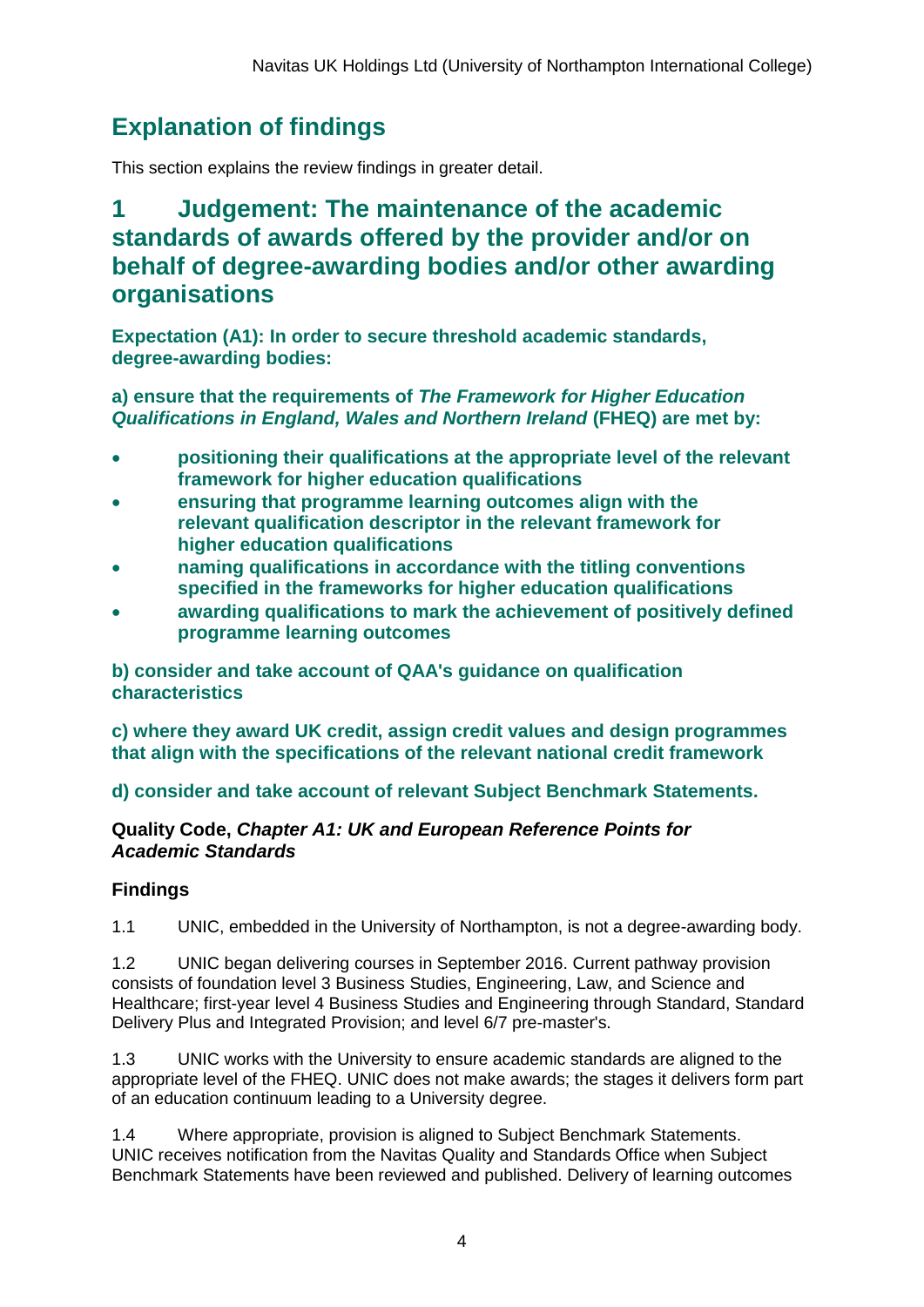are subject to scrutiny by annual monitoring and moderation processes.

1.5 The University and UNIC together use credit in the design and delivery of programmes. Programme specifications, definitive module documents and module guides list learning outcomes, credit and assessment requirements.

1.6 The design of the process would allow the Expectation to be met.

1.7 The review team examined the effectiveness of the practices and procedures by reviewing approval documentation, including programme and module specifications. The team also held meetings with students, teaching and support staff, and senior staff.

1.8 The documentation that the review team examined demonstrated that UNIC adheres to the Navitas programme approval, monitoring and review procedures, which safeguard academic standards.

1.9 Programme documents confirmed that they had been considered in terms of the Quality Code, Subject Benchmark Statements and level descriptors.

1.10 Programme specifications provide learning outcomes phrased to reflect the level of the programmes and a mapping between learning outcomes and modules.

1.11 The review team concludes that the Expectation is met and the associated level of risk is low.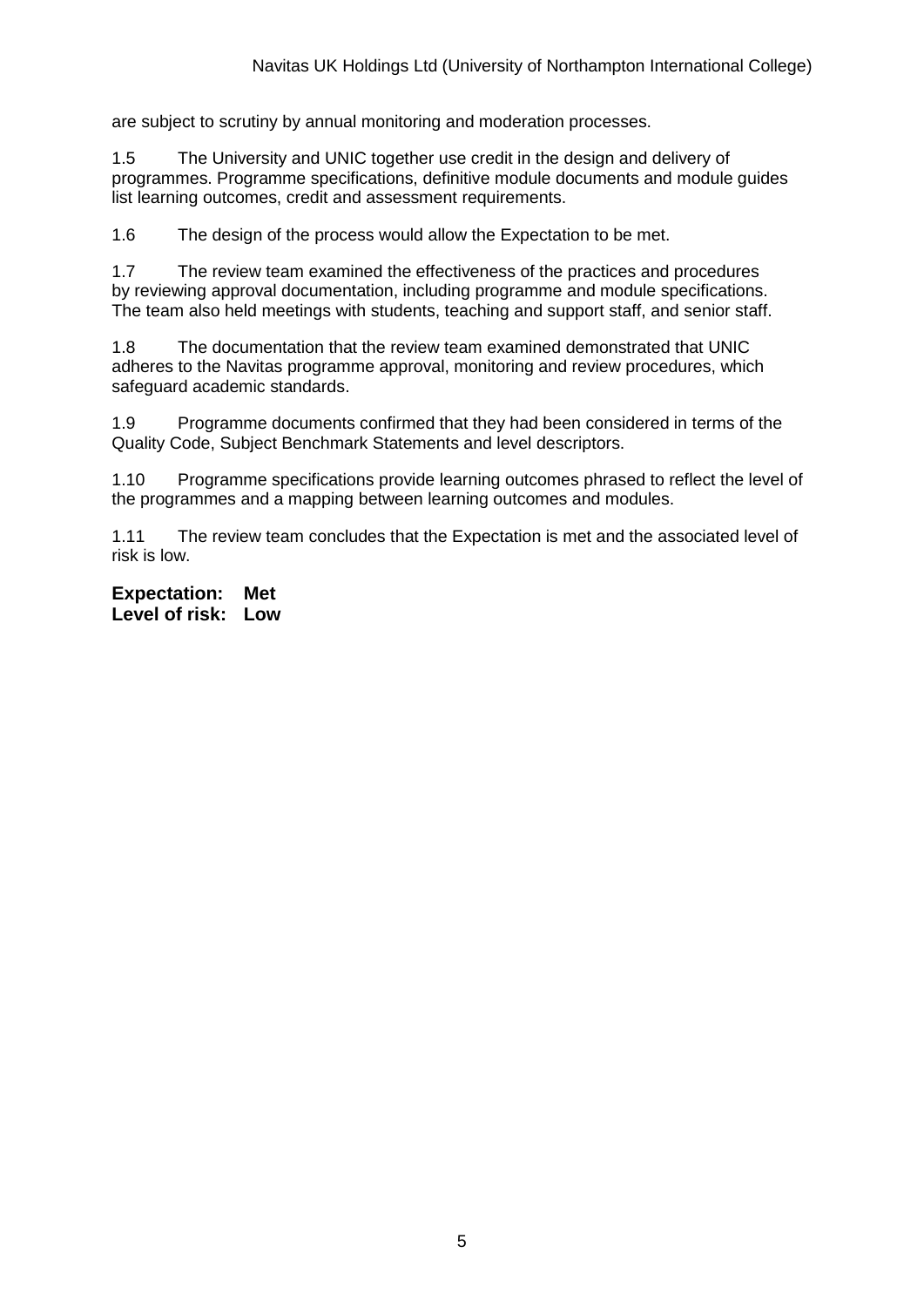**Expectation (A2.1): In order to secure their academic standards, degree-awarding bodies establish transparent and comprehensive academic frameworks and regulations to govern how they award academic credit and qualifications.**

#### **Quality Code,** *Chapter A2: Degree-Awarding Bodies' Reference Points for Academic Standards*

## **Findings**

1.12 UNIC provision forms part of the educational offering of the University's undergraduate and postgraduate degrees.

1.13 The Quality Manual and related Navitas UK Policies and Procedures (NPRs) describe the processes for programme approval, modifications and review; annual monitoring; moderation; and the operation of the assessment boards. Both the University of Northampton and UNIC have oversight of the standards of UNIC provision through programme approval processes and through membership of governance committees. This approach to quality processes and oversight should ensure that academic standards are appropriately set and maintained. Navitas has responsibility through its Quality and Standards Office for ensuring that policies are regularly reviewed and updated as required by any changes to the Quality Code or operating environment.

1.14 The UNIC Director and the Director of Academic and Student Services are responsible for the management of standards. Academic standards on each pathway are reviewed through the Academic Advisory Committee (AAC), which is chaired by the University and provides a forum for exchange between key staff in UNIC and the University. It meets three times a year and is the primary mechanism for reporting on academic standards to the University.

1.15 The AAC reports to the Joint Strategic Partnership Management Board (JSPMB). There are other joint UNIC and University governance committees, including the Operational Advisory Committee and the Marketing, Recruitment and Admissions Advisory Committee.

1.16 The UNIC Learning and Teaching Board is the key internal academic committee, with membership including academic and administrative staff, and students. It considers module changes, recommendations from examination boards, student survey results and any proposed actions.

1.17 The quality assurance processes and procedures, set by UNIC, Navitas and the University, are defined and documented in the UNIC Collaborative Operations Manual.

1.18 A number of monitoring processes have been established to enable UNIC, the University and Navitas to be confident in the quality and standards of teaching and assessment delivered at UNIC, including robust scrutiny at approval events and annual programme monitoring.

1.19 The academic framework and the associated policies and procedures would allow the Expectation to be met.

1.20 In considering the Expectation the review team examined the terms of reference of the AAC; academic regulations addressing programme approval and review, assessment and annual monitoring; the Navitas Quality Manual; organisational committee structures, reports and minutes from committees; and annual monitoring reports. The team also held discussions with members of staff.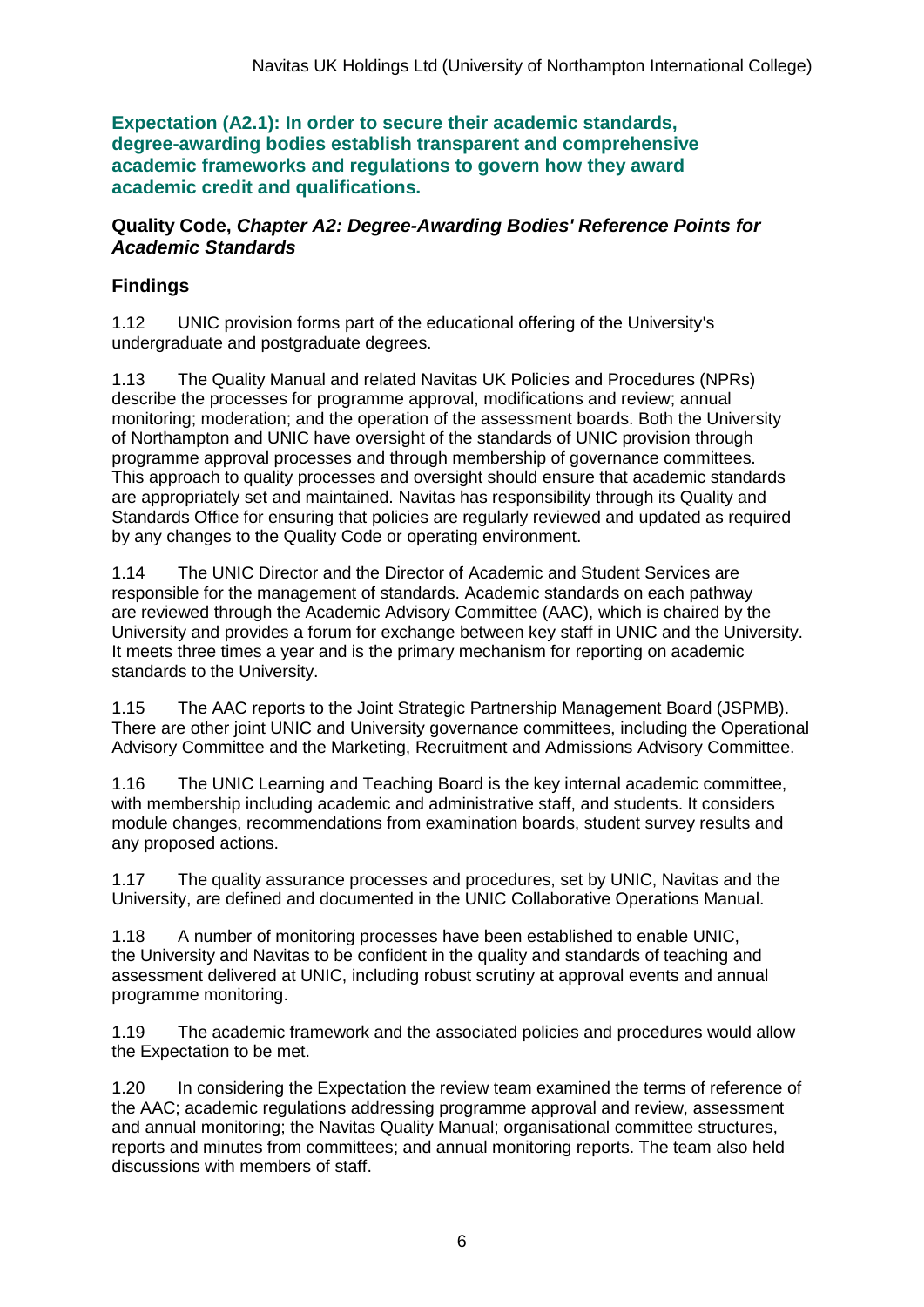1.21 The NPRs are closely aligned with relevant sections of the Quality Code, and are regularly reviewed. In principle, they are cascaded to UNIC to inform local College Policies and Regulations. At UNIC, the academic framework and regulations that are applied to students are outlined in NPR QS9 Assessment Regulations. UNIC can also exercise its discretion to amend or 'localise' the NPR documents in the creation of College Policies and Regulations. The Navitas Quality Manual states that the NPRs apply to all colleges in the Navitas network, although it acknowledges that there will be instances where detailed practices may differ in some partnerships. Any variations must be agreed and reviewed by the Navitas Quality and Standards Office, and documented either in a college appendix to the Quality Manual or through the UNIC Collaborative Operations Manual.

1.22 The review team found that UNIC had made some amendments to the NPRs applicable to its programmes. Some had been made during the initial approval process and others had been amended subsequently. Although the changes were relatively minor, the procedure outlined in the Quality Manual had not been followed in the case of the most recent changes. The review team **recommends** that UNIC review all amended Navitas UK Policy and Regulations and ensure that all locally contextualised versions are approved in accordance with the Navitas procedure.

1.23 UNIC has a comprehensive academic framework and related regulations. However, not all procedures are being followed. The review team concludes that the Expectation is not met and the associated level of risk is moderate.

**Expectation: Not met Level of risk: Moderate**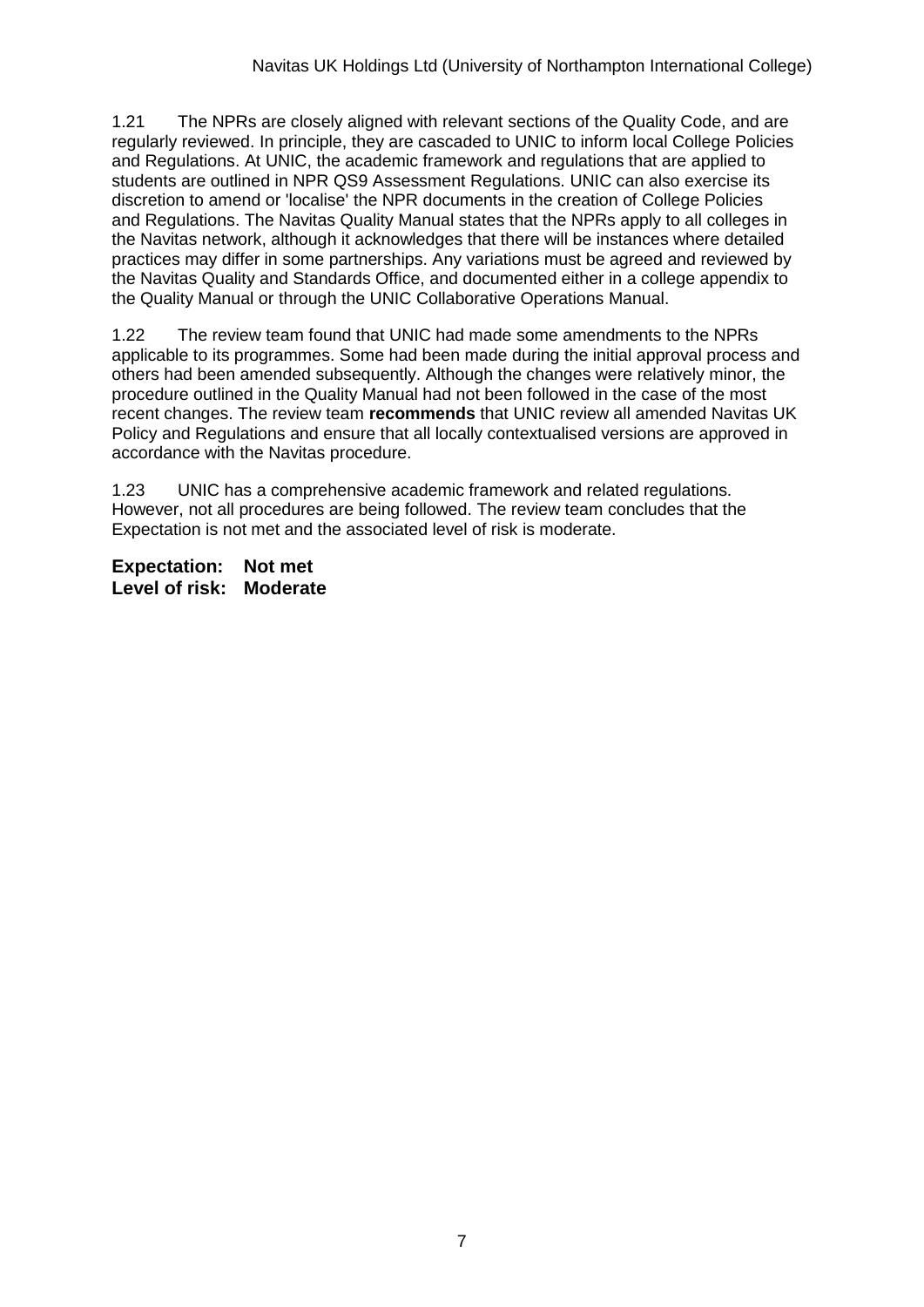**Expectation (A2.2): Degree-awarding bodies maintain a definitive record of each programme and qualification that they approve (and of subsequent changes to it) which constitutes the reference point for delivery and assessment of the programme, its monitoring and review, and for the provision of records of study to students and alumni.** 

#### **Quality Code,** *Chapter A2: Degree-Awarding Bodies' Reference Points for Academic Standards*

## **Findings**

1.24 Programme specifications define the intended learning outcomes of each approved programme of study, and represent the definitive record of the programme. The programme specification contains a series of definitive module documents, which include the detailed module outline. Teaching staff use the programme specification and documents to produce module guides. UNIC does not award qualifications. UNIC's educational offering provides progression routes or pathways to University of Northampton awards. The programme specification is completed to a standard format, which requires that programme and module learning outcomes are specified, and there is acknowledgement of relevant reference points. Programme specifications and documents are reviewed during annual monitoring.

1.25 The programme approval and modification processes require that formal notification and full approval is received by UNIC before any changes can be made to the record of provision held by UNIC and the University.

1.26 All curriculum documentation for approved programmes are stored on the UNIC SharePoint server and the University Tundra document management system.

1.27 The requirements of UNIC, together with the regulations and procedures, would allow the Expectation to be met.

1.28 In considering this Expectation, the review team examined the relevant UNIC regulation, policies and supporting documents, including sample programme specifications and reports from annual monitoring. The team also held meetings with staff and students.

1.29 The documents seen by the review team demonstrate full compliance with the regulations. Learning outcomes were appropriately specified at programme and module level. The definitive module document identifies the module title, level and any prerequisites. The form contains detailed information and describes the module's aims, content, resources, reading list and assessment methods.

1.30 Students whom the team met were clear about their programme of study, the modules they were taking and the assessment requirements.

1.31 Annual monitoring reports seen by the review team were comprehensive and indicated where changes were being proposed.

1.32 The documents seen by the team demonstrate a thorough approach to oversight and a commitment to continuous improvement.

1.33 Programme specifications provide a definitive record of UNIC's provision and are approved and modified through appropriate processes. The review team concludes that the Expectation is met and the associated level of risk is low.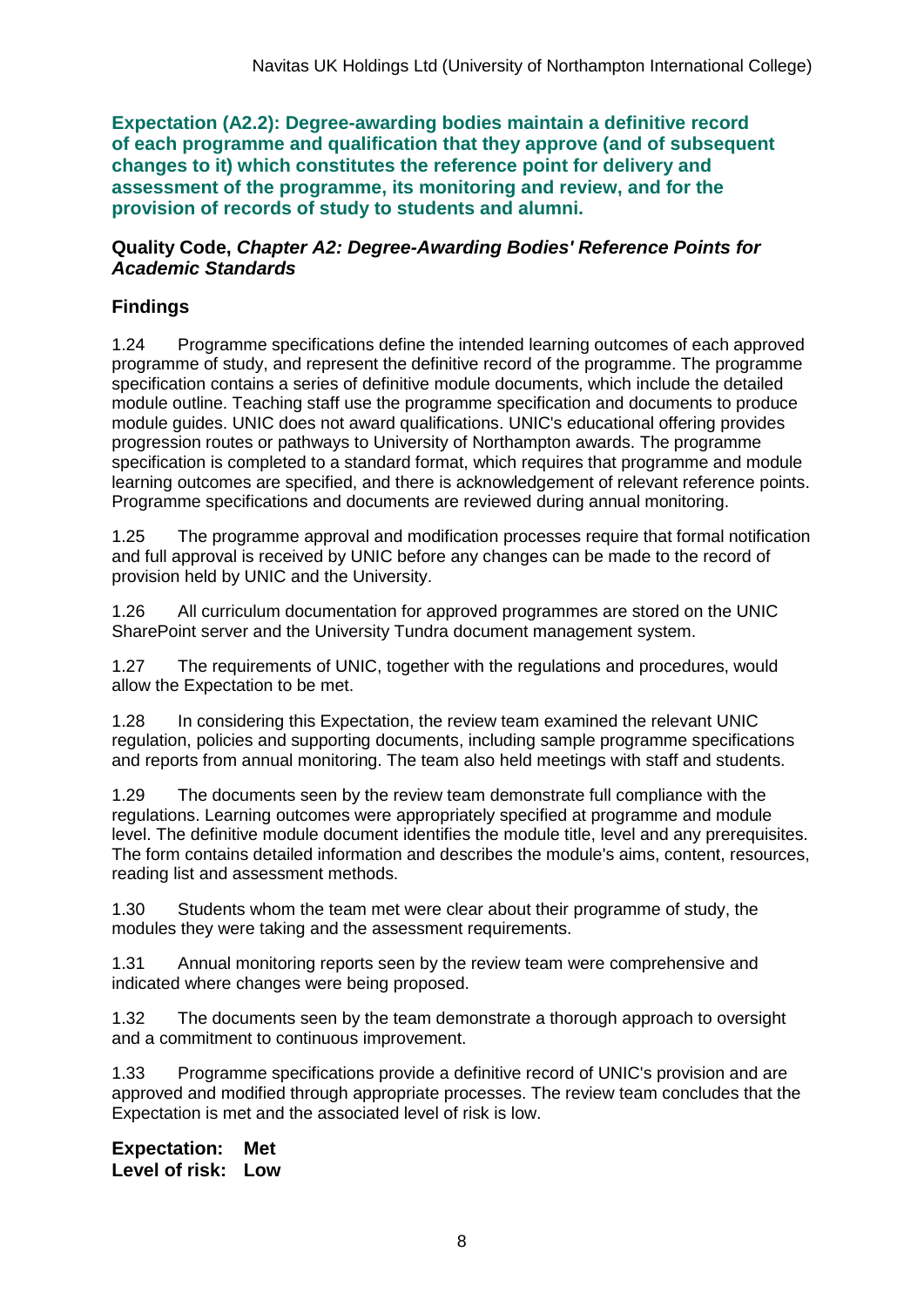**Expectation (A3.1): Degree-awarding bodies establish and consistently implement processes for the approval of taught programmes and research degrees that ensure that academic standards are set at a level which meets the UK threshold standard for the qualification and are in accordance with their own academic frameworks and regulations.**

#### **Quality Code,** *Chapter A3: Securing Academic Standards and an Outcomes-Based Approach to Academic Awards*

## **Findings**

1.34 UNIC programme design and approval processes operate within the Navitas policy and procedural framework, and in accordance with the programme approval provisions of the UNIC Collaborative Operations Manual, which align with Navitas requirements. All programme proposals are subject to business case approval by Navitas and the University of Northampton. Once strategic approval has been obtained, UNIC and a University subject specialist nominee design the curriculum, which is set out in draft programme and module specifications for approval by Navitas and the University. Thereafter, standard University approval processes are followed. The fully developed proposals are scrutinised at a programme collaboration event conducted by a University panel, chaired by a senior member of University staff and including external membership, and attended by University subject staff and senior Navitas and UNIC representatives. Navitas procedures require final programme approval to be formally notified to the Academic Advisory Committee (AAC), the Joint Strategic Partnership Management Board (JSPMB) and the relevant University committee. Similar processes apply to programme modifications.

1.35 Navitas programme design principles require an appropriate level of challenge and rigour. UNIC programme specifications and definitive module documents are completed within Navitas templates, requiring standards-related information to be provided, including FHEQ level, benchmarking group credit value and learning outcomes mapping.

1.36 The policies and procedures in place ensure that academic standards are set at a level that meets the UK threshold standard for qualifications. The arrangements would allow the Expectation to be met.

1.37 The review team examined the effectiveness of the practices and procedures by reviewing procedural, programme approval and other documentation, including programme and module specifications, award maps and minutes of meetings. The team also held meetings with senior staff, teaching and support staff, University link tutors, and students.

1.38 Relevant, detailed information is submitted for business case approval. The academic approval stage follows the University process. The first suite of programmes to be run at UNIC were considered and approved at a University programme collaboration event held in June 2015; further programmes were approved at a subsequent event held in March 2016.

1.39 Programme collaboration panels, chaired by a senior University staff member and including external membership, scrutinise a range of documentation, including draft programme specifications, award maps and definitive module documents. The relevant reports confirm that standards are set at the appropriate level.

1.40 UNIC programme specifications locate programmes at the appropriate levels of the FHEQ/Regulated Qualifications Framework and the Council of Europe common language reference level; specify learning outcomes appropriately aligned with relevant qualifications descriptors; assign credit values in alignment with the UK credit framework; reference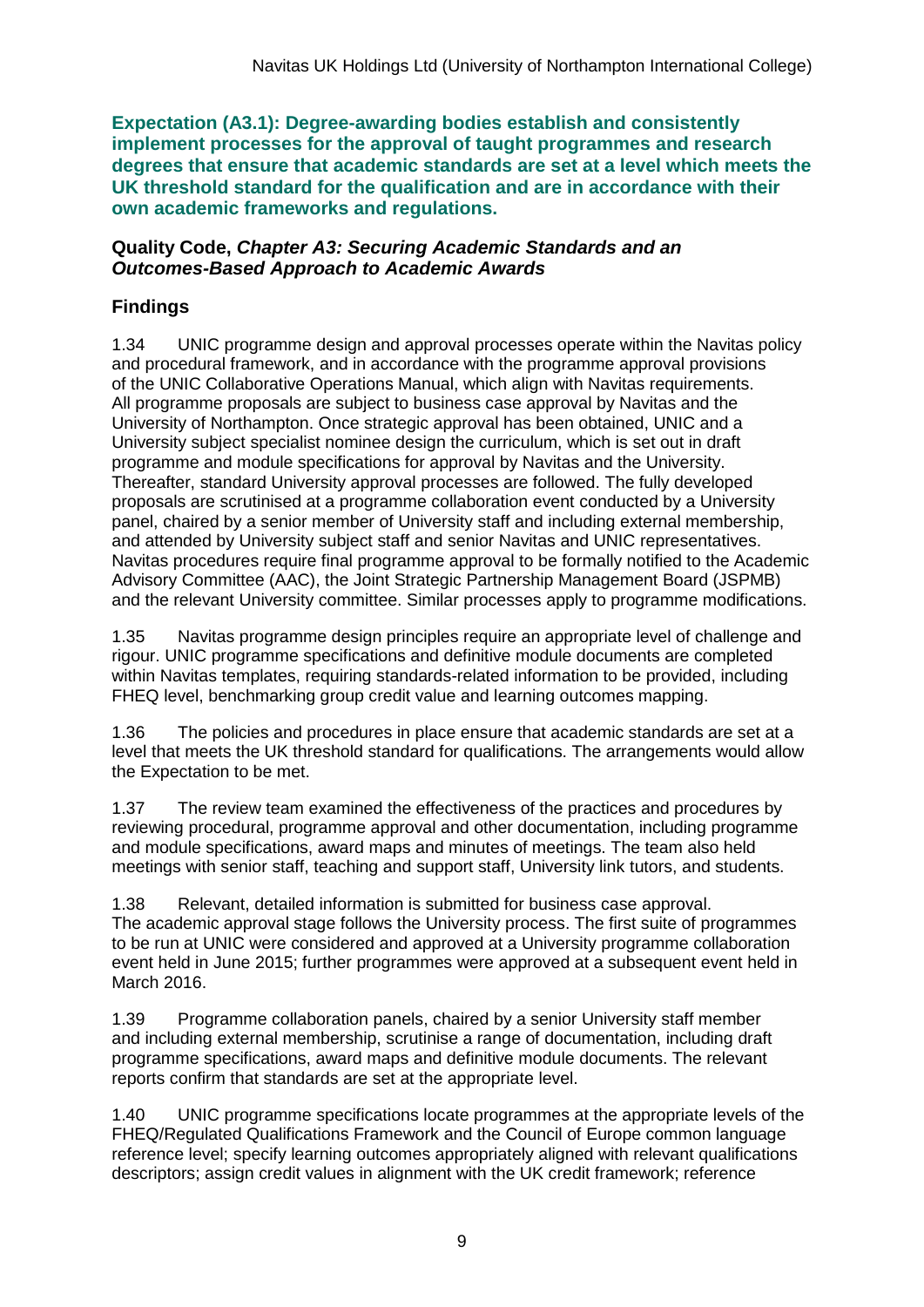relevant Subject Benchmark Statements; and map module assessment schemes to learning outcomes. Module specifications provide similar information at the level of the module.

1.41 Available meeting minutes record discussion of programme development at the AAC and JSPMB. However, programme approvals to date, while signed off via programme collaboration events and through the University Academic Quality and Standards Committee, have not been formally notified to the AAC and JSPMB.

1.42 The review team **recommends** that UNIC ensure that final approval of programmes is formally notified to relevant committees in accordance with Navitas procedures.

1.43 Programme approval processes operate effectively to ensure that academic standards are set at the appropriate level. The review team concludes that the Expectation is met and the associated level of risk is low.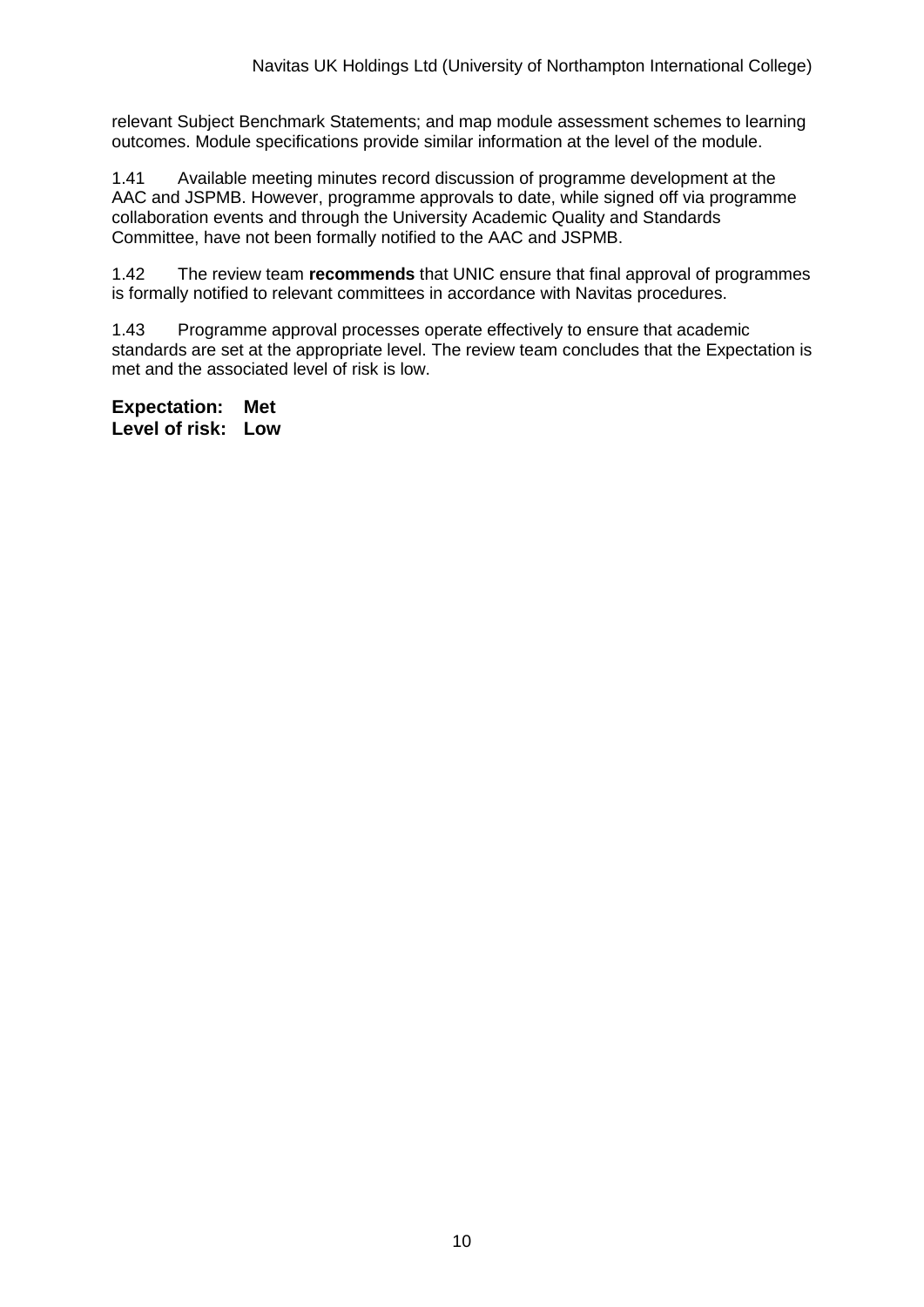**Expectation (A3.2): Degree-awarding bodies ensure that credit and qualifications are awarded only where:**

- **the achievement of relevant learning outcomes (module learning outcomes in the case of credit and programme outcomes in the case of qualifications) has been demonstrated through assessment**
- **both UK threshold standards and their own academic standards have been satisfied.**

### **Quality Code,** *Chapter A3: Securing Academic Standards and an Outcomes-Based Approach to Academic Awards*

## **Findings**

1.44 Navitas programme design principles require all programmes to adhere to national guidelines on credit volume, enabling students to achieve the outcomes expected at each stage of study, to consider aims and learning outcomes to the onward stages of study at the University, and to ensure that all intended learning outcomes are clearly identified, developed and assessed, as appropriate for progression to the next stage of study.

1.45 The Navitas standard programme and module specification templates provide for the articulation of learning outcomes relating to knowledge and understanding, and cognitive/intellectual, practical, transferable and key generic skills. The programme specification template requires learning outcomes to be mapped against individual modules, and the module specification template provides for a definitive statement of the learning outcomes to be assessed at the level of the module, together with mapping against individual assessments.

1.46 The Navitas assessment regulations require the operation of a two-tier system of formal processes to agree assessment outcomes, comprising UNIC module panels and college progression assessment boards.

1.47 UNIC Learning and Teaching Board, in consultation with the University of Northampton's disability services and the Navitas Quality and Standards Office is responsible for ensuring that reasonable adjustments are made for students with a disability. Such students are required to undertake the same assessments as other students, the nature of any reasonable adjustment, such as extra time or assistive technology, being determined by the student's specific needs.

1.48 These arrangements would allow the Expectation to be met.

1.49 The review team examined the effectiveness of the practices and procedures by reviewing regulatory, procedural and other documents, including Navitas policy and procedural documents, programme and module specifications, and module panel and progression assessment board meeting minutes. The team also held meetings with senior staff, teaching and support staff, University link tutors, and students.

1.50 Programme and module specifications, which are scrutinised at programme approval, set out learning outcomes in accordance with Navitas requirements. Programme learning outcomes are aligned with the requirements of the FHEQ and mapped against individual modules. Module documentation and individual assessment briefs specify the learning outcomes to be assessed at module level.

1.51 For UNIC-delivered modules, formally constituted module panels and progression assessment boards convened under Navitas regulations operate effectively, respectively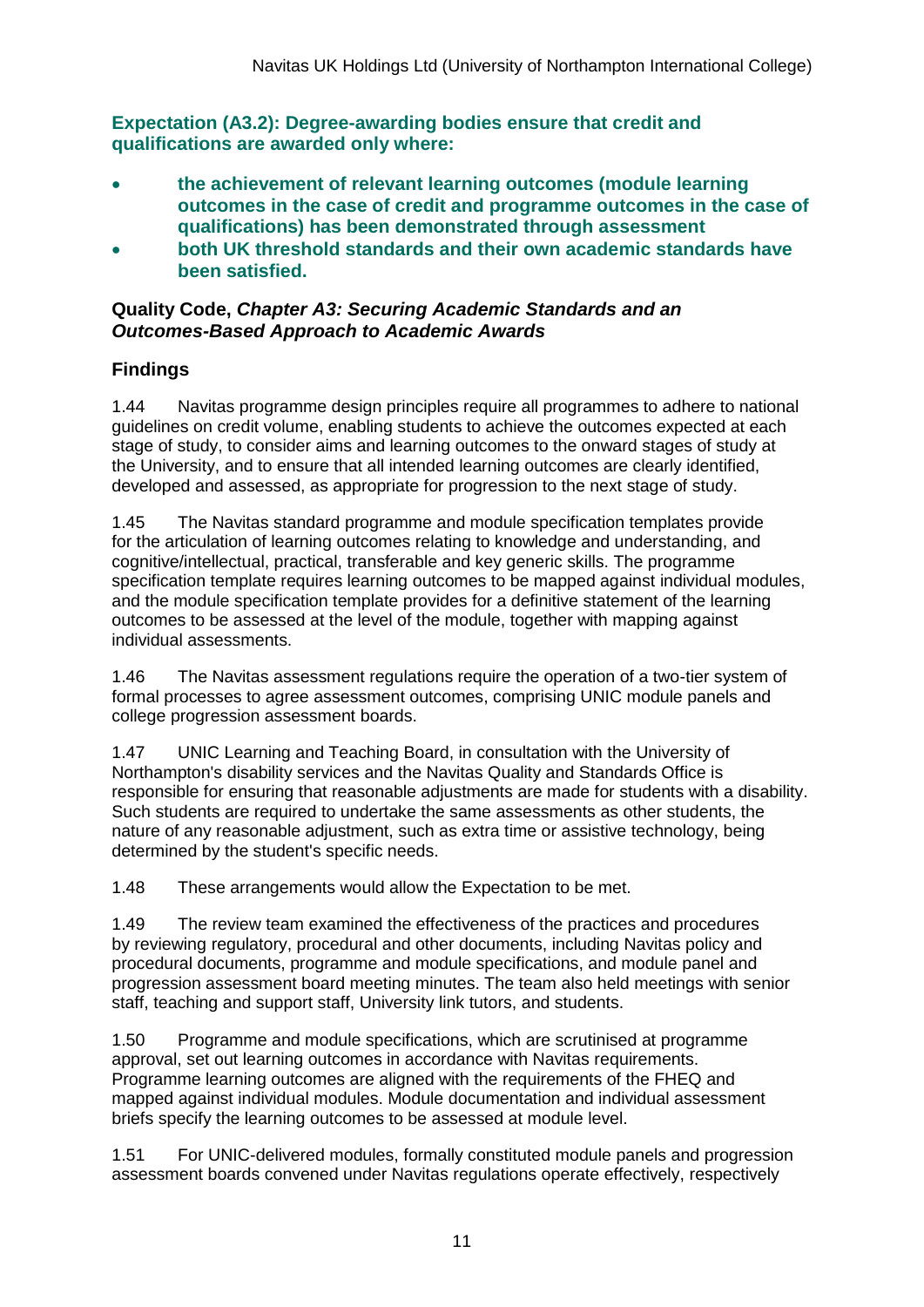confirming module marks and making decisions regarding student progression to the next stage of study. Marks for level 4 University-delivered modules are confirmed through the University's module board process. Final outcomes decisions for Standard Plus and Integrated level 4 students are considered and ratified by both the University's Award and Status Board and by UNIC's progression assessment board.

1.52 The reasonable adjustment needs of students with a disability, who are identified through the admissions process or subsequently during the programme, are assessed and met on a case-by-case basis.

1.53 Processes operate effectively to ensure that credit is awarded only where the achievement of learning outcomes is demonstrated through assessment and UK threshold standards have been satisfied. The review team concludes that the Expectation is met and the associated level of risk is low.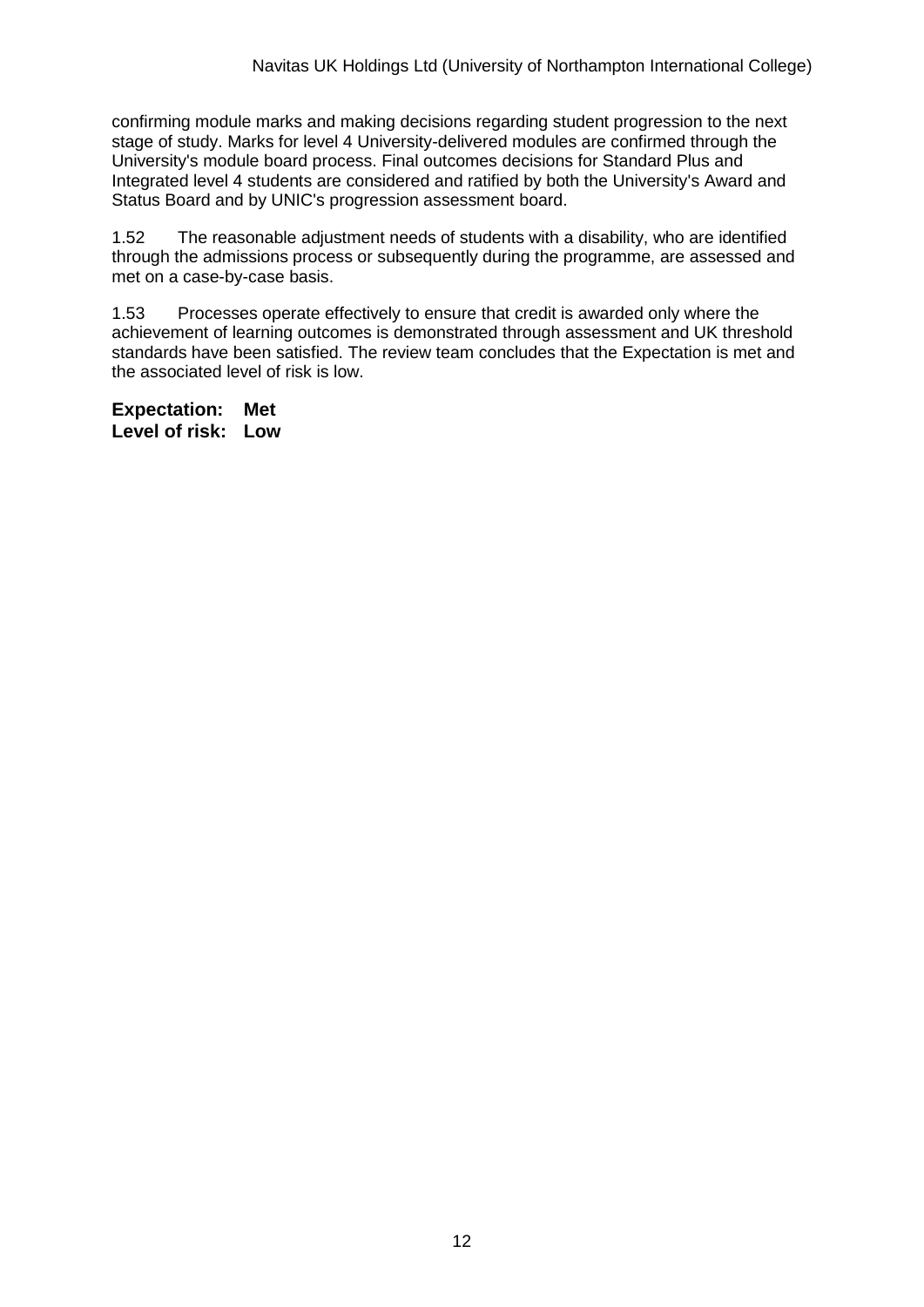**Expectation (A3.3): Degree-awarding bodies ensure that processes for the monitoring and review of programmes are implemented which explicitly address whether the UK threshold academic standards are achieved and whether the academic standards required by the individual degree-awarding body are being maintained.**

#### **Quality Code,** *Chapter A3: Securing Academic Standards and an Outcomes-Based Approach to Academic Awards*

## **Findings**

1.54 Navitas programme monitoring and review regulations, which are outlined in the UNIC Collaborative Operations Manual, require the annual review of all UNIC programmes under Navitas processes, and incorporate University of Northampton annual tracer studies. These processes are supplemented by interim and quinquennial partnership review undertaken by the University.

1.55 Annual programme monitoring is designed to ensure that academic standards and the quality of provision is maintained and enhanced. With respect to academic standards, the process requires the monitoring of students' performance (pass, progression and retention rates) at UNIC. Students' performance following progression to the University is also monitored through the University's tracer studies. The monitoring process also considers feedback from academic staff and University moderators; and provides the opportunity to update assessment regimes. Actions arising from the previous year's report must be revisited and reviewed - although this requirement does not apply to programmes that, like UNIC's programmes in 2016-17, are in the first year of delivery.

1.56 The process draws on a broad range of information relating to academic standards, including moderation reports, key issues and action points arising from module reviews, and student performance data.

1.57 Annual programme monitoring reports must be completed in the Navitas template and, following submission to UNIC Learning and Teaching Board for approval, forwarded to the relevant University faculty and the Navitas Quality and Standards Office, and presented at the UNIC Academic Advisory Committee (AAC).

1.58 The arrangements for programme monitoring and review would allow the Expectation to be met.

1.59 The review team examined the effectiveness of the practices and procedures by reviewing procedural documentation, ongoing programme monitoring documentation, completed module monitoring reports, draft programme monitoring reports, standard meeting agendas and meeting minutes. The team also held meetings with senior staff, teaching and support staff, University link tutors, and students.

1.60 The first students were admitted to UNIC programmes in September 2016. At the date of the review, the first annual programme monitoring cycle had not been completed and annual programme monitoring reports were still in draft form. However, the review team verified that throughout the year, the AAC had maintained ongoing oversight of academic outcomes, and received data on student progression to the University, via formal reporting by UNIC Director Principal.

1.61 Sample module summary reports available to the review team, completed in the standard template, provide summary module statistics, together with evaluation of student performance. Monitoring activity for the first annual cycle culminated in pathway programme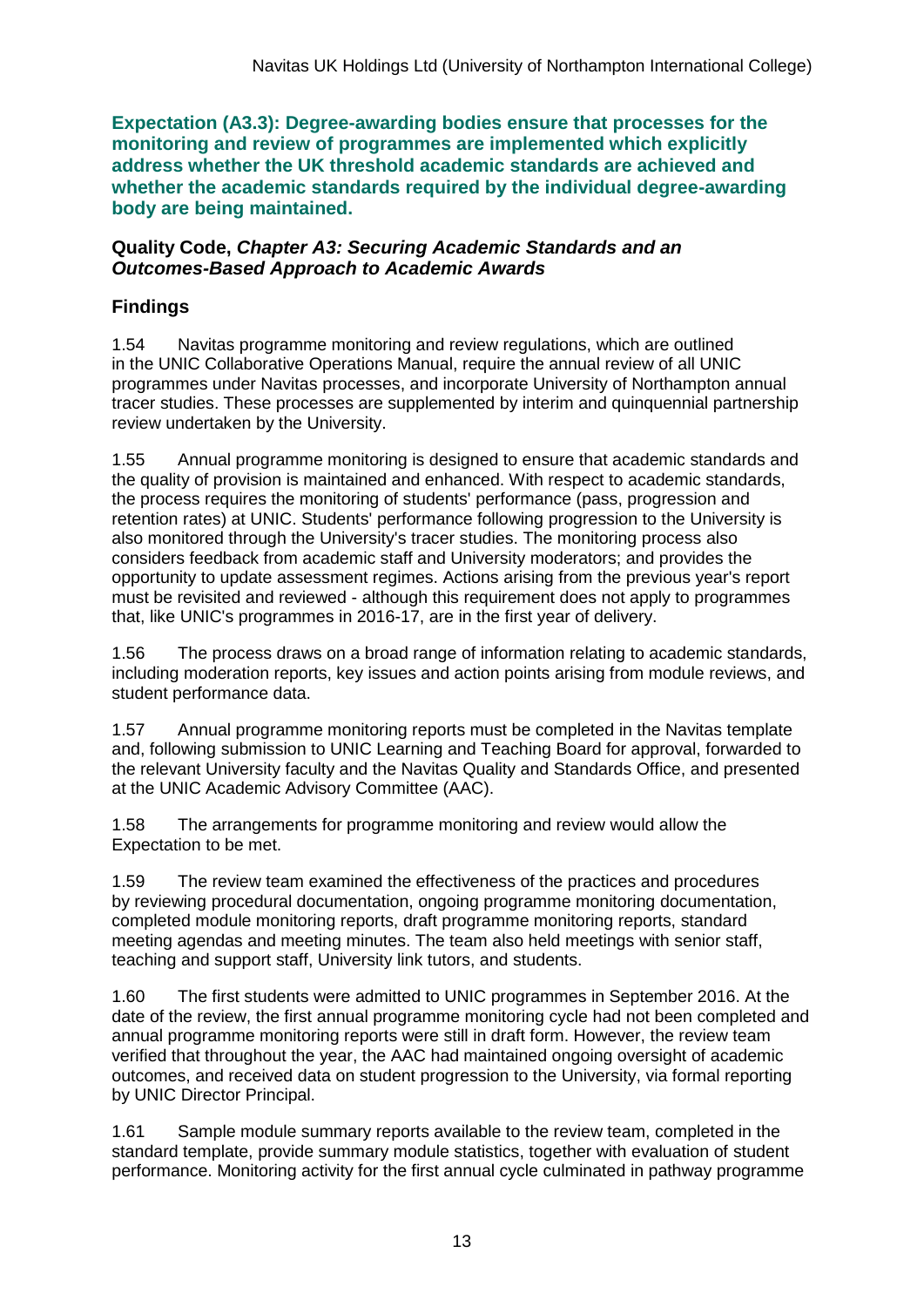annual monitoring review meetings attended by University heads of partnership programmes and link tutors, together with UNIC academic staff and student representatives. In accordance with the standard agenda, discussion covered the areas to be addressed in the Navitas report template, which, for academic standards, includes assessment and progression data, and assessment and feedback review. The draft annual programme monitoring reports available to the review team generally provide comprehensive analysis of student performance, with reflective commentary and the identification of any appropriate action arising.

1.62 The University conducted an interim review of UNIC in November 2017. The review report, still in draft form at the time of the QAA review, confirms that the processes in place to ensure that academic standards are maintained are being implemented by UNIC in accordance with Navitas requirements.

1.63 The outcomes of the University's first tracer study were not available at the date of the review.

1.64 While at the date of the review the first annual monitoring cycle was not yet completed, the available evidence demonstrates the effective implementation of programme monitoring processes with regard to academic standards up to the present point in the cycle. The review team concludes that the Expectation is met and the associated level of risk is low.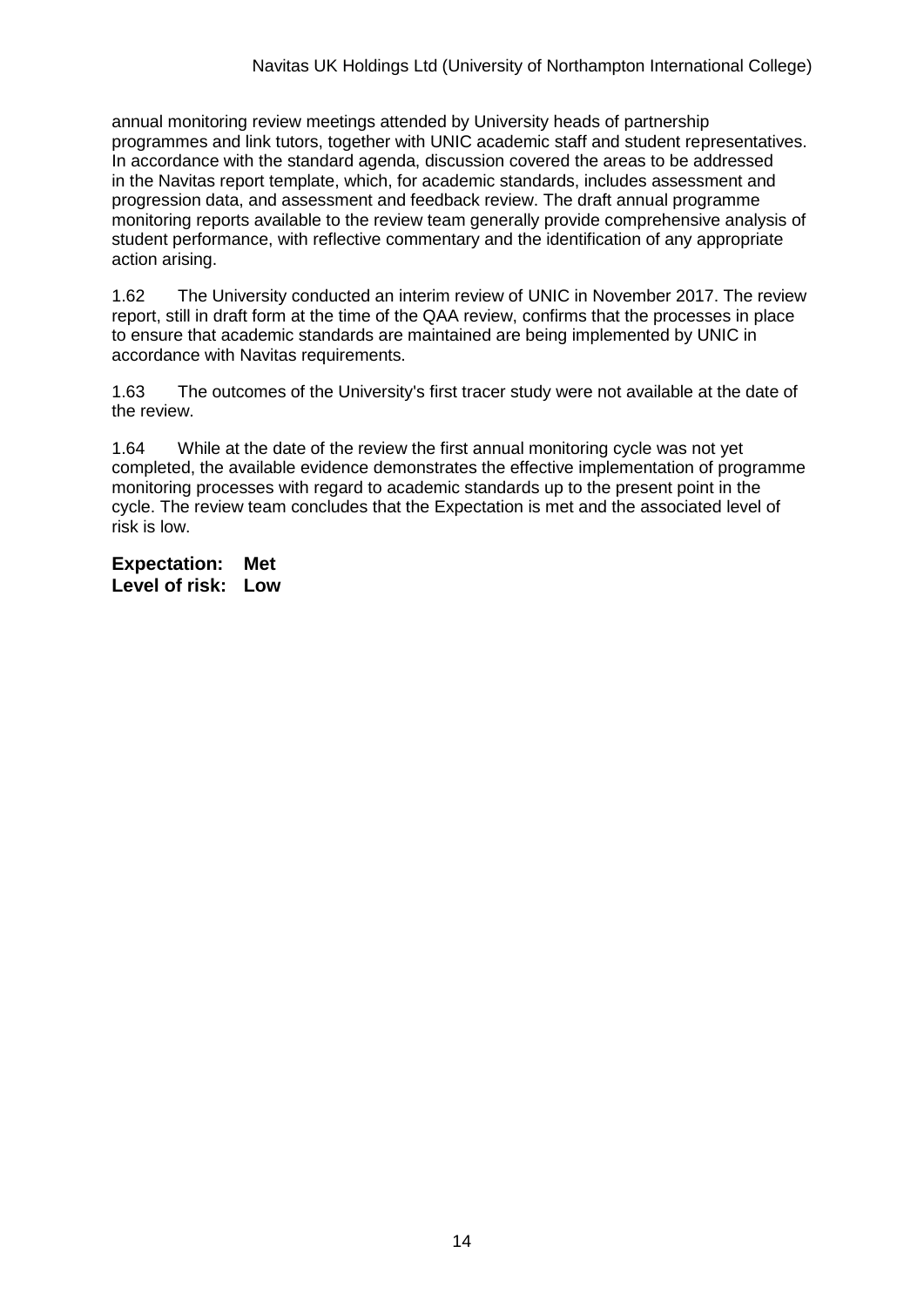**Expectation (A3.4): In order to be transparent and publicly accountable, degree-awarding bodies use external and independent expertise at key stages of setting and maintaining academic standards to advise on whether:**

- **UK threshold academic standards are set, delivered and achieved**
- **the academic standards of the degree-awarding body are appropriately set and maintained.**

#### **Quality Code,** *Chapter A3: Securing Academic Standards and an Outcomes-Based Approach to Academic Awards*

### **Findings**

1.65 University of Northampton processes provide externality and external expertise in programme design and approval, when academic standards are set. Externality is provided by University senior and faculty staff to ensure that academic standards are being maintained and achieved.

1.66 The arrangements in place would allow the Expectation to be met.

1.67 The review team examined the effectiveness of the practices and procedures by reviewing programme approval and other documentation, including programme specifications, award maps and minutes of meetings. The team also held meetings with senior staff, teaching and support staff, University link tutors, and students.

1.68 UNIC and University colleagues work together on programme design; during this process, proposed UNIC programmes are closely mapped to the progression routes at the University to ensure that standards are set at the correct level. The formal programme approval stage, which operates under University processes, includes appropriate externality and involves scrutiny of programme specifications to ensure alignment with the FHEQ, Subject Benchmark Statements and other external reference points.

1.69 Senior University staff provide ongoing external scrutiny within the academic quality committee framework through membership of the Joint Strategic Partnership Management Board and the Academic Advisory Committee. These groups are responsible for ensuring that academic standards are maintained in accordance with agreed benchmarks, and that academic standards are effectively discharged, particularly through scrutiny of student academic outcomes. Externality is provided at programme level through the external moderator role undertaken by University link tutors (see Expectation B7).

1.70 External expertise is used effectively to ensure that academic standards are set and maintained at the appropriate level. The review team concludes that the Expectation is met and the associated level of risk is low.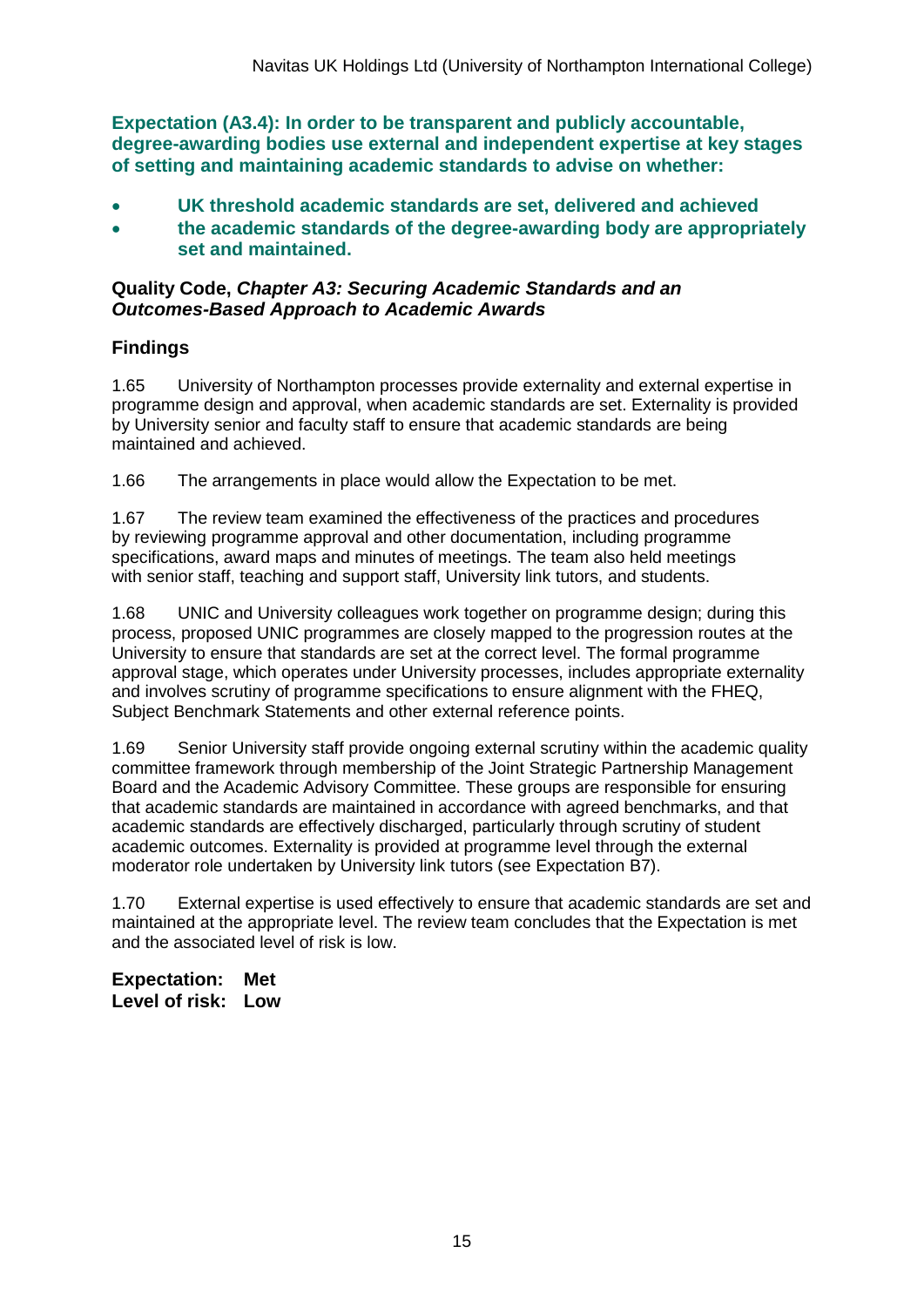## **The maintenance of the academic standards of awards offered by the provider and/or on behalf of degreeawarding bodies and/or other awarding organisations: Summary of findings**

1.71 In reaching its judgement about the maintenance of academic standards, the review team matched its findings against the criteria specified in Annex 2 of the published handbook.

1.72 Six of the seven Expectations in this area are met with low levels of associated risk. The exception is Expectation A2.1, which received was not met, with a moderate level of risk. While UNIC has a comprehensive academic framework and related regulations, procedure outlined in the Quality Manual had not been consistently followed.

1.73 There were two recommendations in this judgement area: the first under Expectation A2.1 and the second under Expectation A3.1, which also relates to Expectation B1. There were no instances of good practice or affirmations identified.

1.74 The review team concludes that the maintenance of the academic standards of awards offered on behalf of the degree-awarding body at UNIC **meets** UK expectations.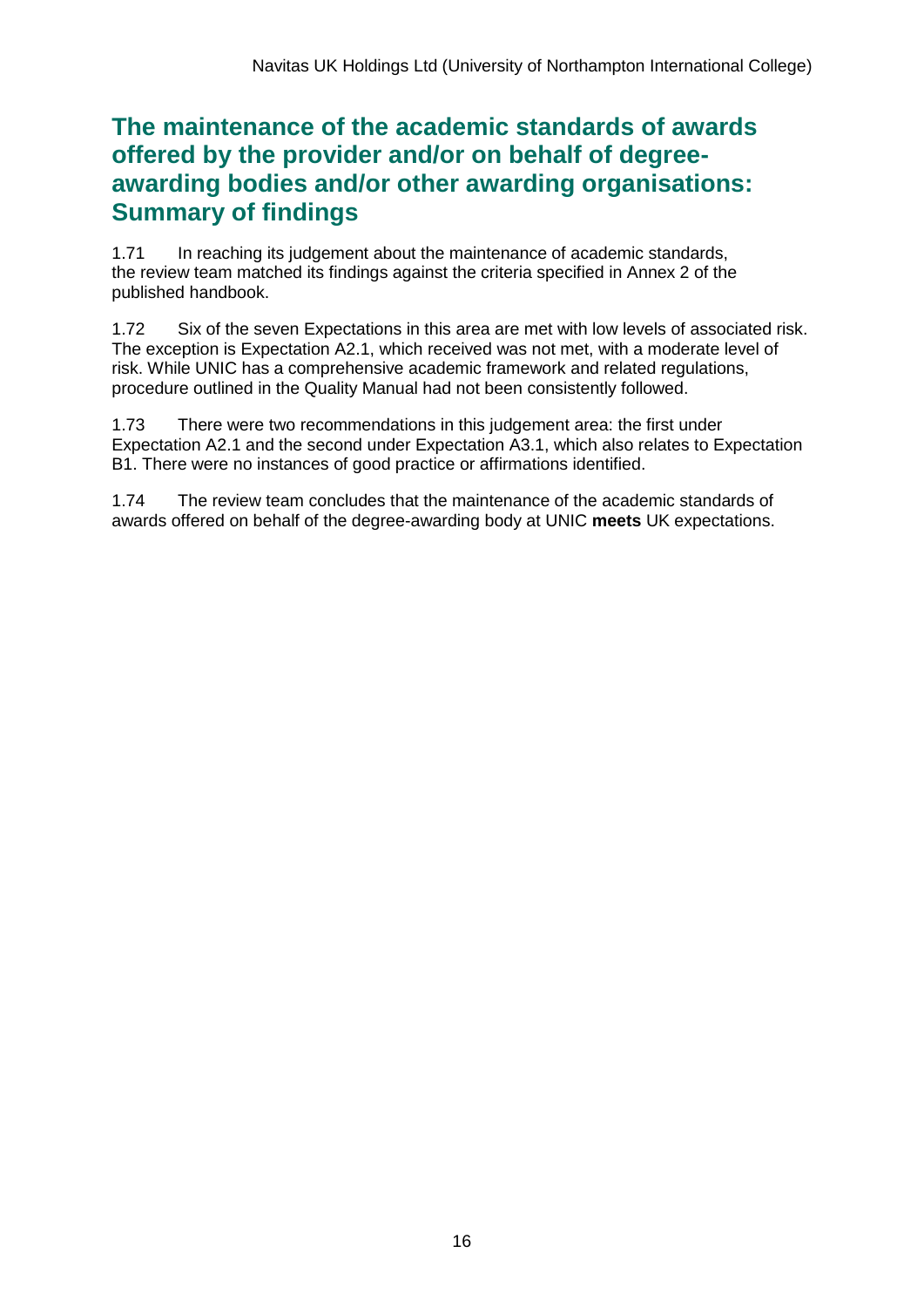## <span id="page-17-0"></span>**2 Judgement: The quality of student learning opportunities**

**Expectation (B1): Higher education providers, in discharging their responsibilities for setting and maintaining academic standards and assuring and enhancing the quality of learning opportunities, operate effective processes for the design, development and approval of programmes.**

### **Quality Code,** *Chapter B1: Programme Design, Development and Approval*

## **Findings**

2.1 UNIC programme design and approval processes operate within the Navitas policy and procedural framework and in accordance with the programme approval provisions of the UNIC Collaborative Operations Manual, which align with Navitas requirements. The processes require pathway and programme design to be undertaken by UNIC, with input from appropriate University of Northampton subject specialist staff, and oversight by the Navitas Quality and Standards Office. Programmes must operate in accordance with Navitas policies and regulations, and a range of matters are to be considered in programme design, including the learning needs of international students; inclusivity; academic challenge; the development of independent, reflective learning; employability skills and inter-disciplinary language competence; relevant University strategies and policies; and the requirements of onward university study.

2.2 The fully developed proposals are scrutinised at a programme collaboration event conducted by a University panel chaired by a senior member of University staff and including external membership, and attended by University subject staff and senior Navitas and UNIC representatives. Navitas procedures require final programme approval to be formally notified to the Academic Advisory Committee (AAC), the Joint Strategic Partnership Management Board (JSPMB) and the relevant University committee. Similar processes apply to programme modifications.

2.3 With respect to the quality of student learning opportunities, the remit of the programme approval panel, which is clearly described within the Navitas framework, is to consider the appropriateness of the curriculum for progression to the prescribed articulation point at the University in terms of its level, learning outcomes and academic rigour, the progression criteria, resources and academic management, and to agree any amendments to the proposals.

2.4 The arrangements in place for the design, development and approval of programmes to assure and enhance the quality of learning opportunities would allow the Expectation to be met.

2.5 The review team examined the effectiveness of the practices and procedures by reviewing procedural, programme approval and other documentation, including programme and module specifications, award maps and minutes of meetings. The team also held meetings with senior staff, teaching and support staff, University link tutors, and students.

2.6 The first suite of UNIC programmes was considered and approved at a University programme collaboration event held in June 2015; further programmes were approved at a subsequent event held in March 2016. UNIC staff worked closely with University subject staff on programme design, with input and guidance from Navitas colleagues and the Quality and Standards Office. The March 2016 programme collaboration report commended the close cooperation and liaison between Navitas/UNIC and University schools in programme design,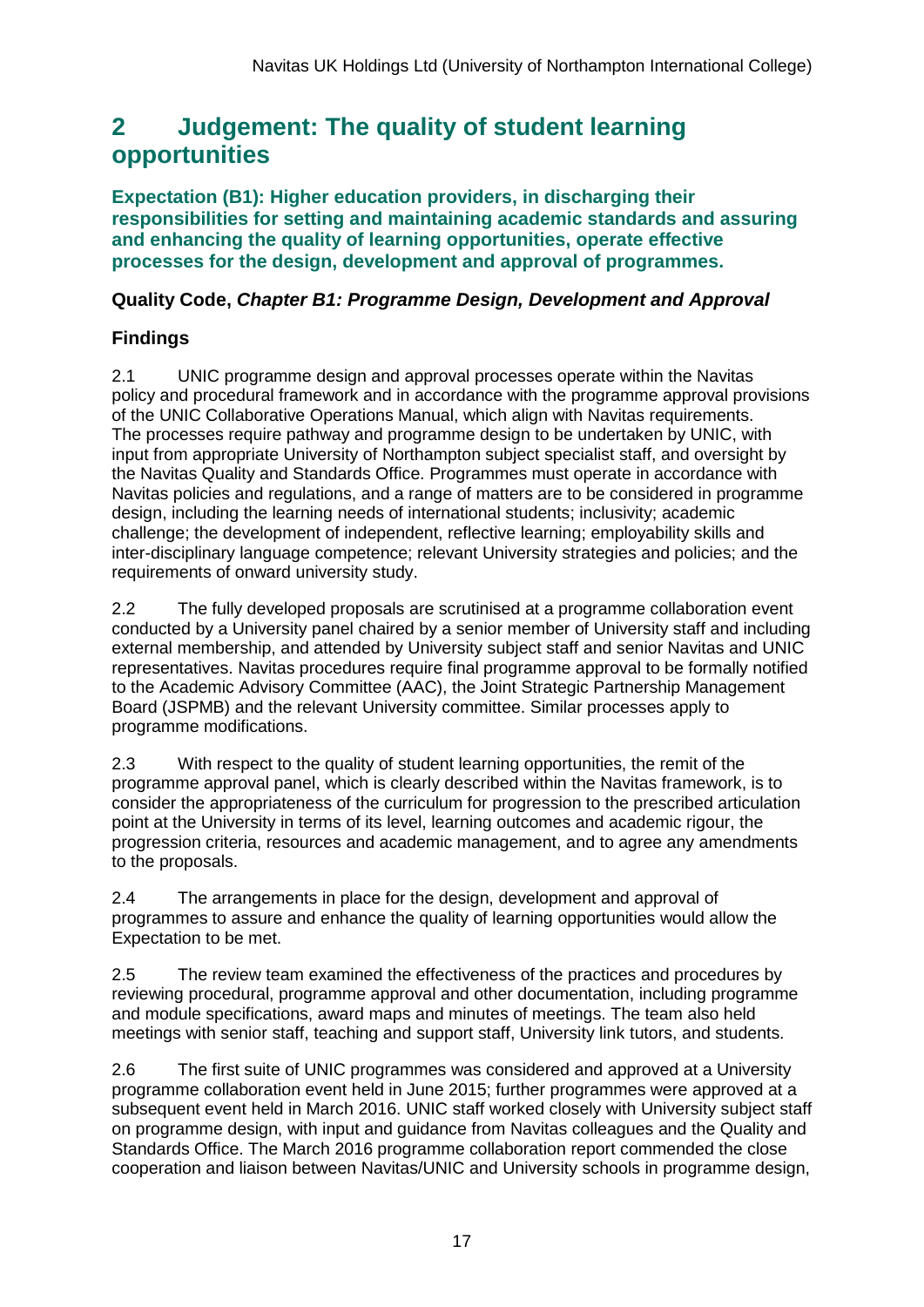as evidence by, by the detailed and collaborative mapping activity. The progress of programme development was tracked and discussed by senior UNIC and University staff via the AAC and JSPMB.

2.7 The design considerations identified by Navitas are incorporated into programme design. Completed programme and module specifications confirm that programmes are designed to address the needs of an international student cohort, operate within Navitas policies and regulations, align with University policies and protocols, and develop students' academic, practical and language skills, in particular to facilitate their transition to University study.

2.8 The University academic approval process, which included appropriate externality, involved the examination of a range of documentation, including draft programme specifications, award maps, definitive module documents, the assessment regulations and policy documents covering admissions, attendance and monitoring, student support and student engagement. Scrutiny covered specific aspects of the curriculum structure and content, liaison arrangements between UNIC and the University, the operational delivery, management and resourcing of the programmes and the student experience.

2.9 The AAC maintains appropriate oversight of the operation of programme design and development, reporting to the JSPMB. However, the review team made a recommendation under Expectation A3.1 that UNIC ensure that the final approval of programmes be formally notified to relevant committees in accordance with Navitas procedures.

2.10 Overall, processes for the design, development and approval of programmes work effectively to assure the quality of student learning opportunities. The review team concludes that the Expectation is met and the associated level of risk is low.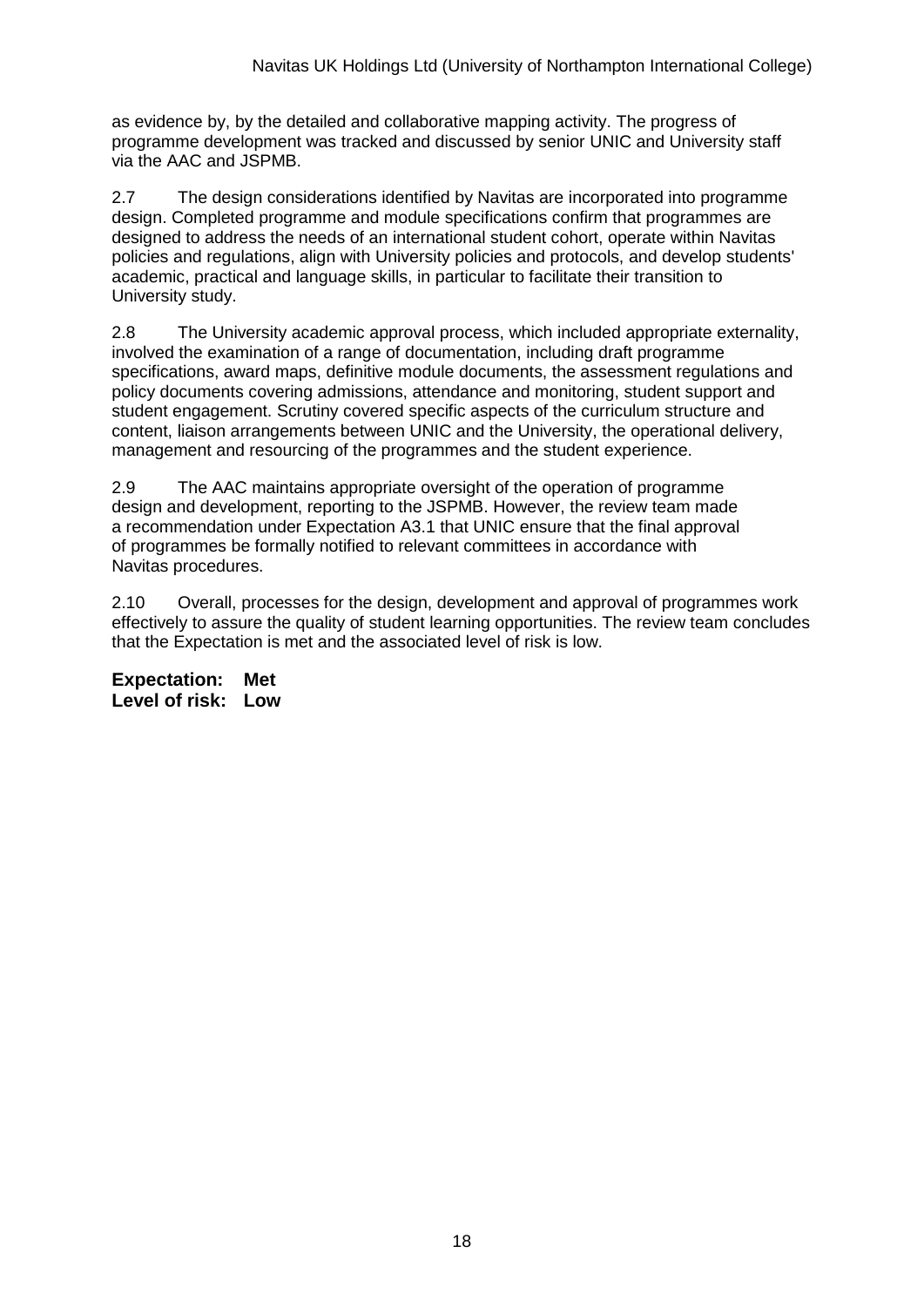**Expectation (B2): Recruitment, selection and admission policies and procedures adhere to the principles of fair admission. They are transparent, reliable, valid, inclusive and underpinned by appropriate organisational structures and processes. They support higher education providers in the selection of students who are able to complete their programme.**

#### **Quality Code,** *Chapter B2: Recruitment, Selection and Admission to Higher Education*

## **Findings**

2.11 Recruitment of students is managed centrally by UNIC, and there is a detailed admissions process. The Navitas Central Admissions and Recruitment Centre manages the whole process, recruiting through a network of approved agents in target countries. Agents receive training to support students effectively in making the correct choice of course and location. There is a Navitas Agent Management Strategy and UNIC evaluates the performance of agents through the annual student survey. Admissions criteria are agreed with the University through programme approval events and are reported to both the Academic Advisory Committee and the Marketing, Recruitment and Admissions Committee. The criteria are listed in programme specification documents, in UNIC brochures, and on the website. UNIC ensures that its marketing and recruitment strategy complies with and supports the activities of the University of Northampton's International Office. This is achieved through the Marketing, Planning and Admissions Committee.

2.12 Students who are defined as being non-standard are considered by the Academic Board, which is a sub-board of the UNIC management team. The process involves assessing additional information.

2.13 Students are asked to report disabilities when they apply for admission, and any reasonable adjustments are made prior to the student's arrival.

2.14 The admissions process, with its associated procedures, documentation and website information, would allow the Expectation to be met

2.15 In order to test this Expectation, the review team examined the admissions processes documentation and the information on the website relating to admissions. It also examined the role of agents and the training that was available to them. The review team met with staff involved with recruitment and admissions, as well as asking students about their admission experience.

2.16 Agents play a central role in the recruitment policy. Accordingly, Navitas conducts thorough checks prior to contracting with an agent. Agents are supported by the Navitas Central Admissions and Recruitment Centre and source country office teams.

2.17 Students whom the review team met felt that they had been well supported and advised through the process of making an informed decision, by both admissions staff and agents. They understood how the admissions process worked, were clear about what they needed to do, and felt appropriately prepared for entry to UNIC.

2.18 There is evidence of inclusive and thorough recruitment policies, and carefully detailed procedures for recruitment, selection and admission of students. The review team concludes that the Expectation is met and the associated level of risk is low.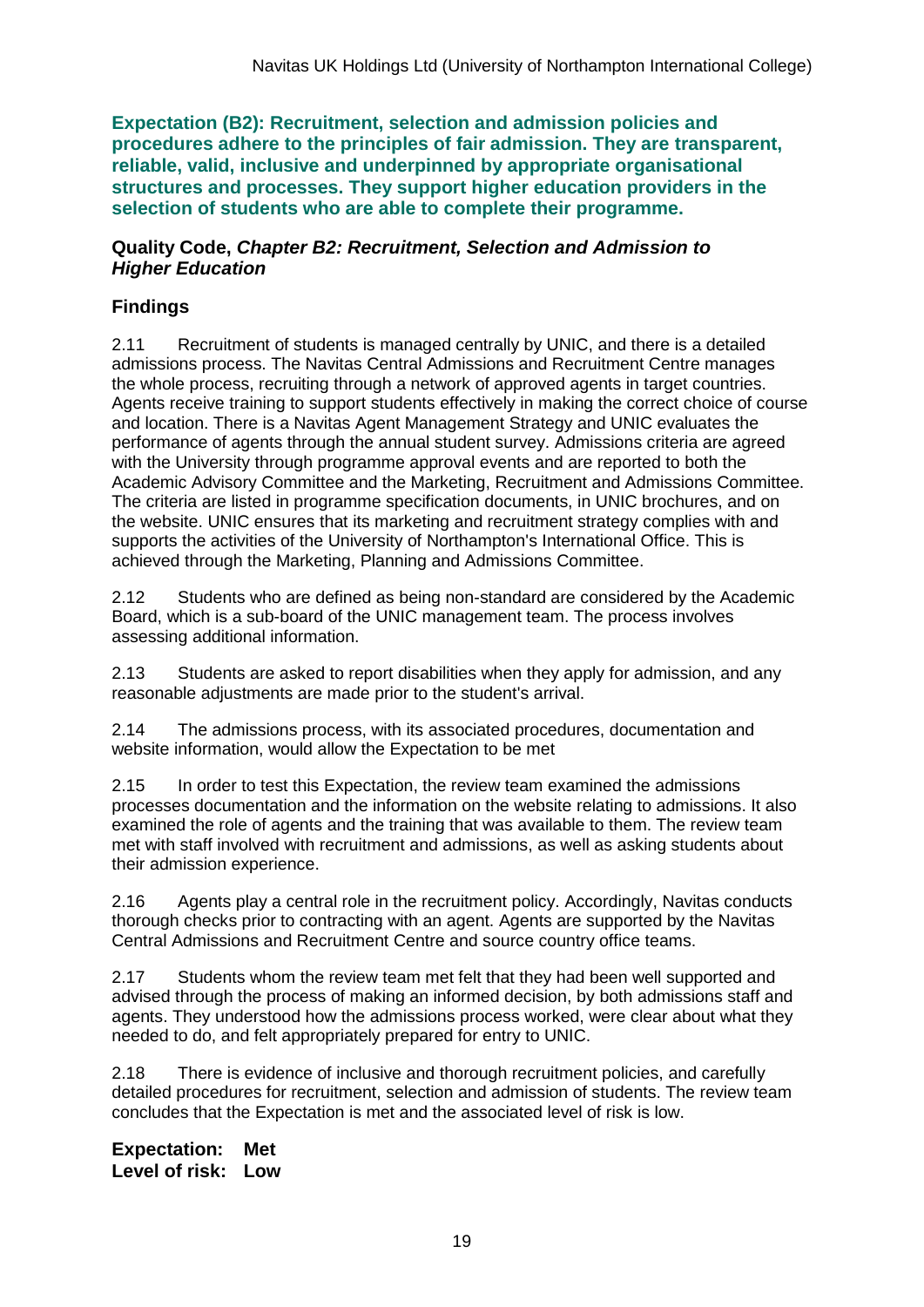**Expectation (B3): Higher education providers, working with their staff, students and other stakeholders, articulate and systematically review and enhance the provision of learning opportunities and teaching practices, so that every student is enabled to develop as an independent learner, study their chosen subject(s) in depth and enhance their capacity for analytical, critical and creative thinking.**

### **Quality Code,** *Chapter B3: Learning and Teaching*

## **Findings**

2.19 Navitas has a Learning and Teaching Strategy, which is managed by the central Learning and Teaching Committee, on which each centre is represented. The focus of the Strategy is on the student experience and it is informed by Navitas policy frameworks and the requirements of each partner university. The Strategy sets out the broad aims and objectives; UNIC has a Learning and Teaching Board, which is responsible for monitoring the implementation of the learning and teaching objectives. The responsibilities of UNIC and the University of Northampton in relation to learning resources, staffing and programme delivery are set out in the Collaborative Operations Manual.

2.20 The policies and processes in place in relation to learning and teaching would allow the Expectation to be met.

2.21 The review team tested the Expectation by reviewing documentation, including policy documents. The team also looked at committee minutes; items related to teaching staff, including teaching observation; and the learning charter. The review team met staff and students to discuss matters related to teaching and learning.

2.22 UNIC is responsible for the appointment of staff teaching on its programmes, and recruits staff in accordance with Navitas policies and procedures. The University assists with the recruiting of new staff, and the Dean of the relevant faculty in the University approves the appointment. All UNIC staff have right of access to all facilities and resources in the University, including staff development opportunities. All staff are given an induction and are subject to both management and peer observation of teaching.

2.23 Students the review team met were positive about the teaching and the level of support they received. Students confirmed that they receive timely and helpful feedback on their work. In addition, they commented that teaching and support staff were approachable and offered additional support whenever it was necessary. Additional sessions were organised for students needing particular support.

2.24 Students have access to learning resources both at UNIC and the University. Students who met the review team found the learning resources available to them, including the library, computing and laboratory facilities and the VLE, appropriate to all their needs. There is a Student Academic Handbook and all teaching material and necessary information about their programme, UNIC and the University is available online.

2.25 UNIC collects feedback on teaching through a student survey at the end of each module, and also through matters raised by students at the Student Forum and at the Learning and Teaching Board.

2.26 Learning resources and student support are in place to support student learning and achievement and prepare students for university study. There are also systematic and effective assurance and review processes in place to ensure quality of provision is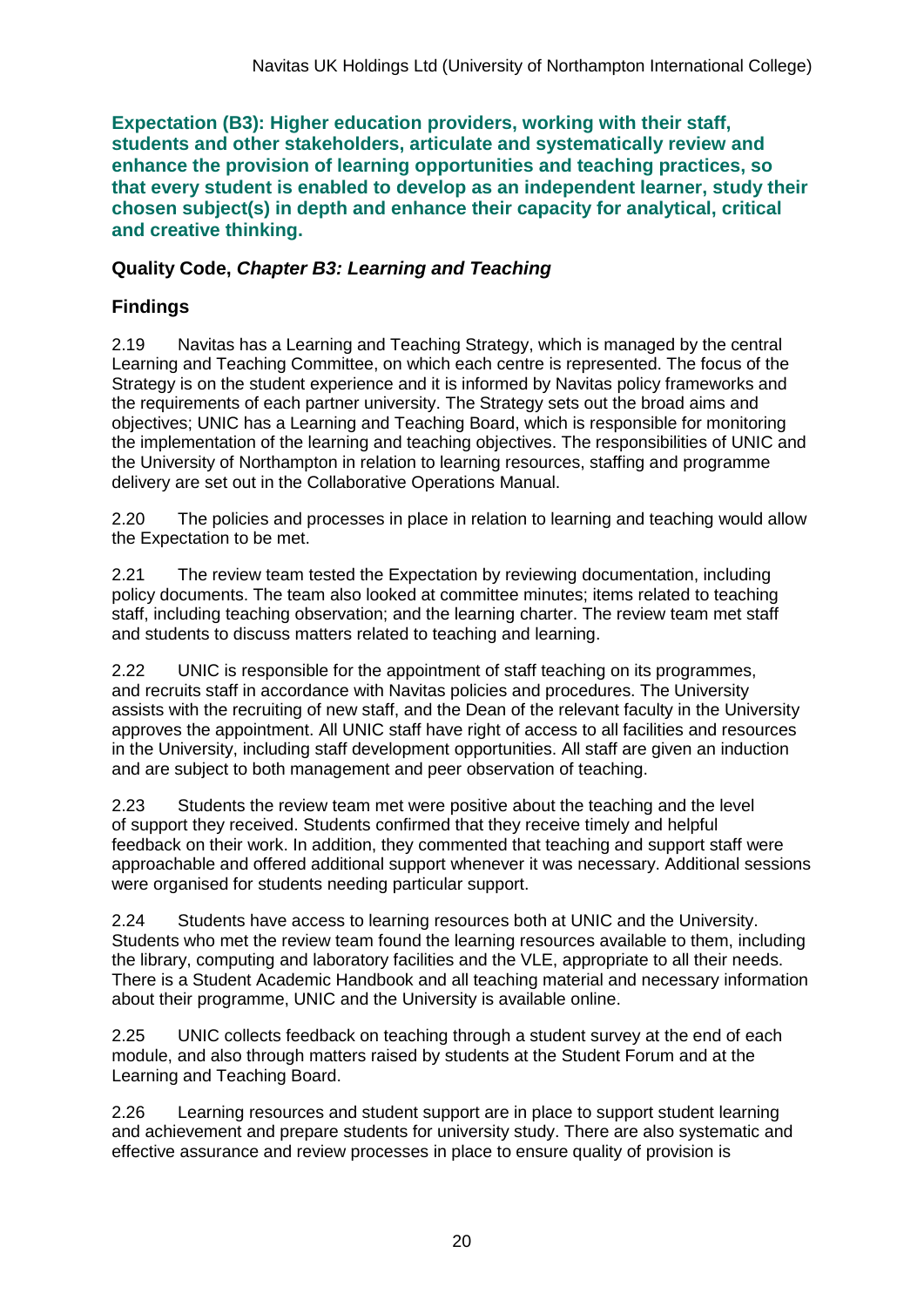enhanced. The review team concludes that the Expectation is met and the associated level of risk is low.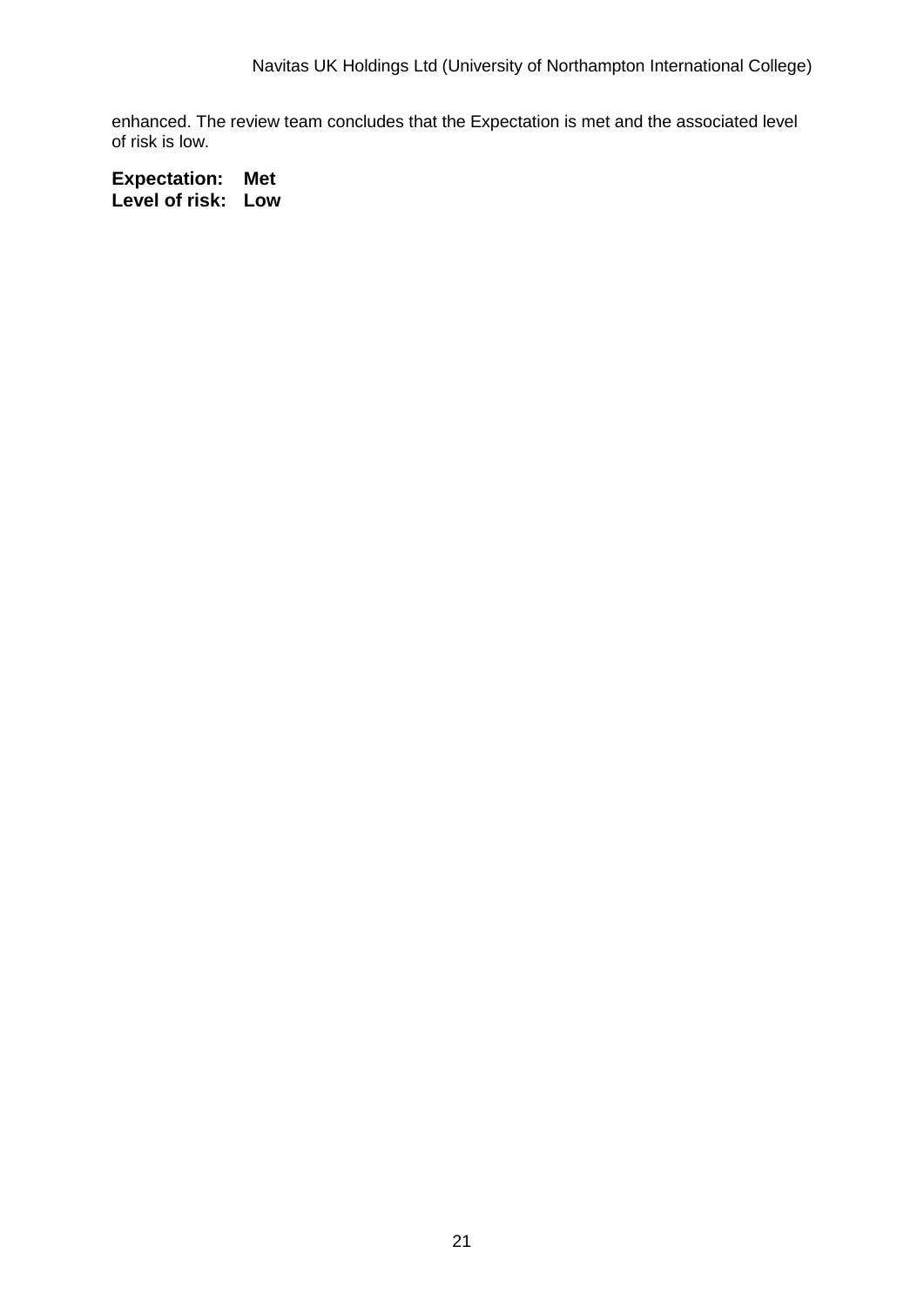**Expectation (B4): Higher education providers have in place, monitor and evaluate arrangements and resources which enable students to develop their academic, personal and professional potential.**

### **Quality Code,** *Chapter B4: Enabling Student Development and Achievement*

## **Findings**

2.27 UNIC works within the framework set by Navitas for supporting student development. It has a strong commitment to enabling students to develop their academic and personal potential. There is a clear structure in place to provide support and academic services. This is led by the UNIC Director and the Director of Academic and Student Services. In addition, students have access to specialist services in the University. The quality of the student experience is seen as key from first contact onwards.

2.28 UNIC has appropriate policies and processes in place to monitor and evaluate the services and resources needed to enable students to develop their potential, which would allow the Expectation to be met.

2.29 In order to test the effectiveness of UNIC's policies and procedures, the review team reviewed policies and processes, committee minutes and handbooks. The team also discussed the availability of academic and support services and the development of skills for higher education with staff and students.

2.30 UNIC provides a range of effective services that enable students to develop their academic and personal potential. This support begins before the student arrives at UNIC, with an offer pack containing admission information and a link to a pre-departure microsite. Upon arrival, students have an induction programme. Once on the programme, the quality of the student experience is seen as central, this is achieved by adopting and embedding a number of key principles in delivering and supporting its programmes. This includes small classes, varied teaching methods and the availability of both support and teaching staff. A key element of the way in which students are supported is by the provision of a 'core' comprehensive learning skills acquisition module known as the Interactive Learning Skills and Communication module. The provision of this module is central to the way students are prepared for successful transition to university study.

2.31 To ensure the appropriate level of student support is provided, staff continually monitor each student's academic performance and overall experience during their time at UNIC. Students who are underperforming are placed in the Student in Jeopardy programme, and receive targeted additional support. The effectiveness of this programme is reviewed and monitored at the Learning and Teaching Board and Academic Board, and by the UNIC management team. Students are taught in small groups to facilitate the acquisition of module learning outcomes, and receive additional support when needed. Students the review team met were positive about the way UNIC enabled them to develop and achieve. There is a clear focus by UNIC on building effective transition processes from students' Navitas programmes onto their University of Northampton degrees. A number of different tactics are used to achieve this objective. These include working with link tutors, and using University laboratories and other facilities.

2.32 The high levels of academic and personal support offered to students, which provides a highly effective preparation for their transition to the University, is **good practice**. Information about student services is provided in student handbooks and available online through the VLE.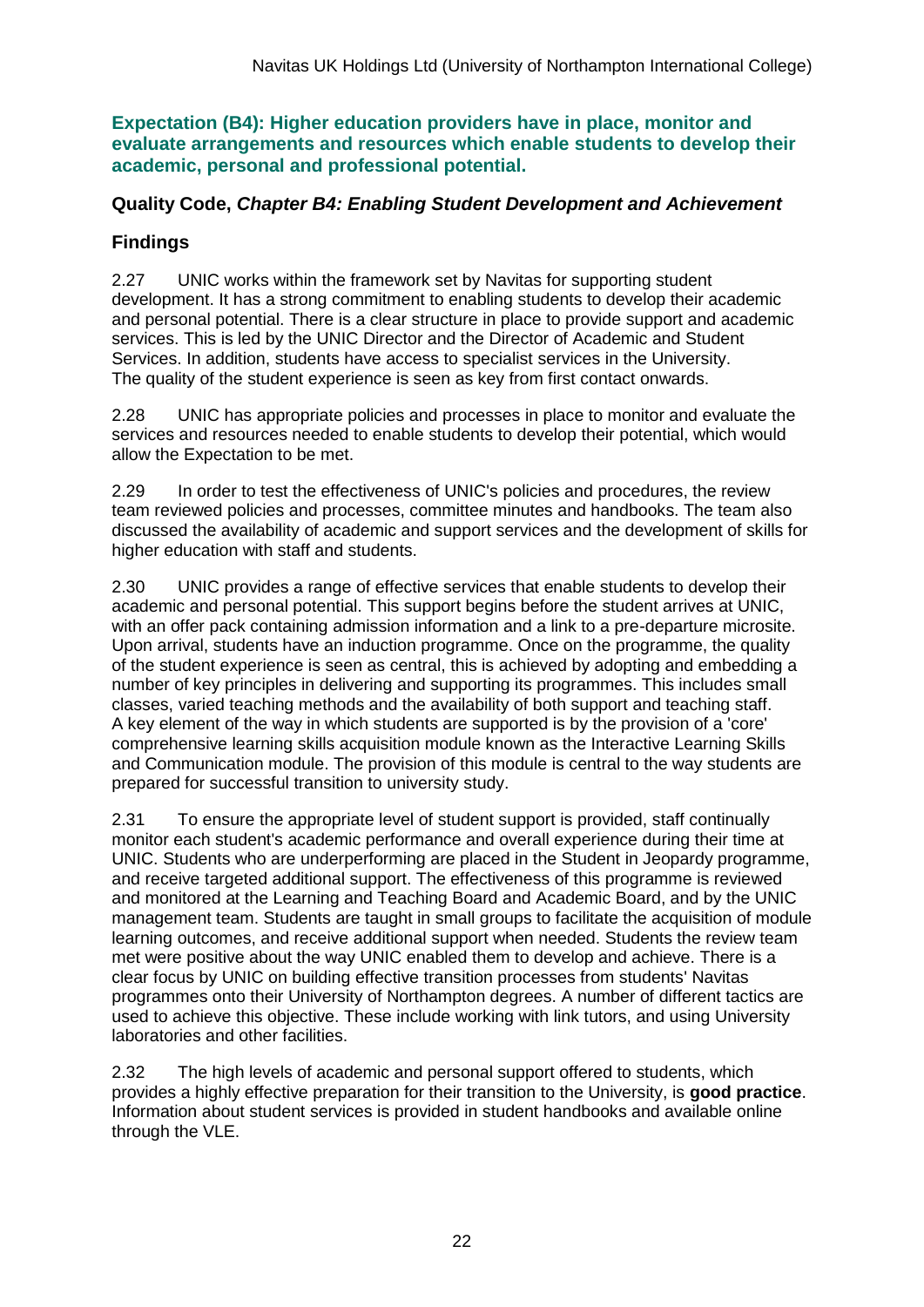2.33 UNIC, with Navitas and the University of Northampton, operates effectively to enable students to develop their academic and personal potential. The review team concludes that the Expectation is met and the associated level of risk is low.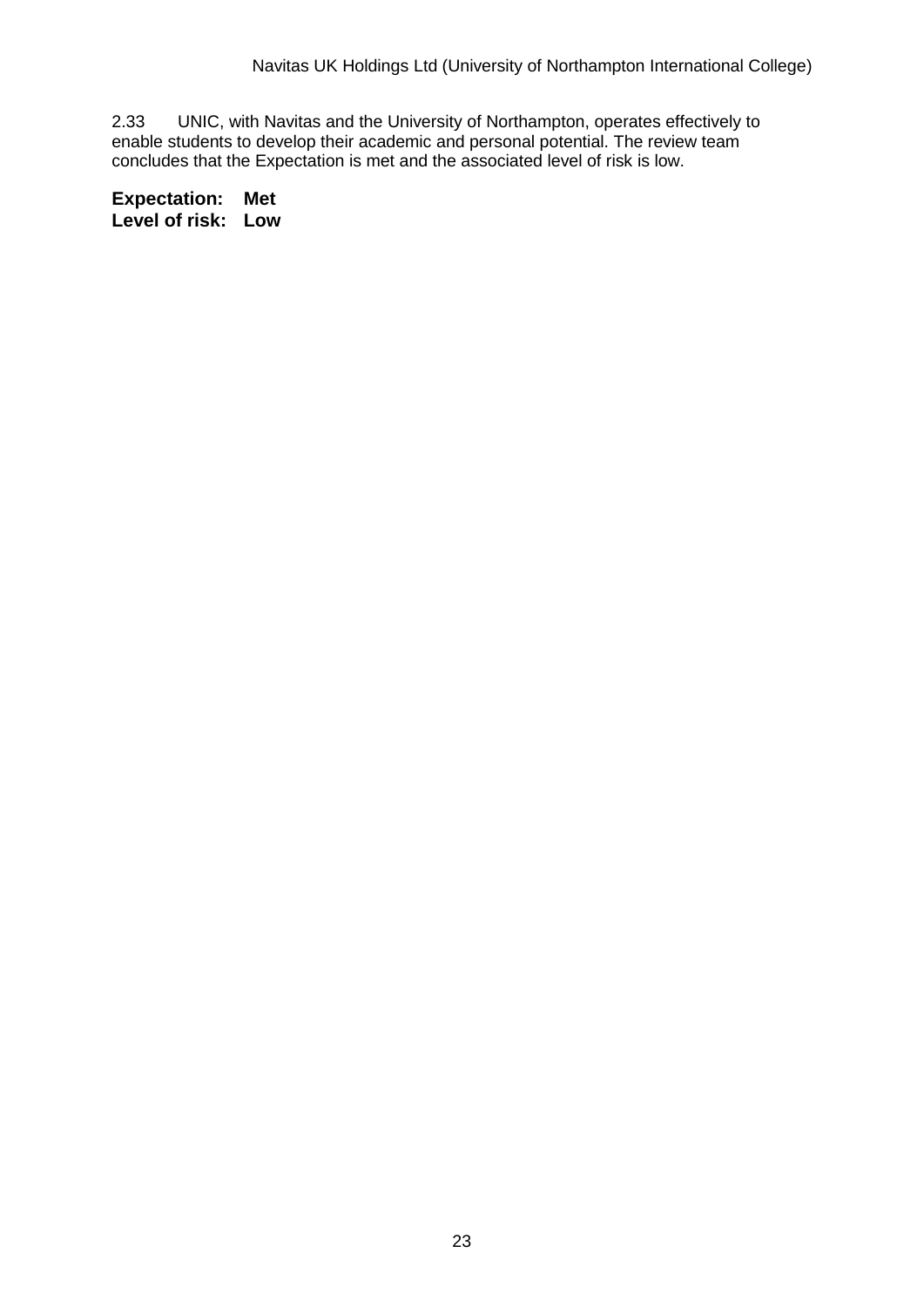**Expectation (B5): Higher education providers take deliberate steps to engage all students, individually and collectively, as partners in the assurance and enhancement of their educational experience.**

### **Quality Code,** *Chapter B5: Student Engagement*

## **Findings**

2.34 Navitas regards student engagement as central to the vision, mission and operations of the organisation and its colleges. The Navitas UK Policy and Regulations for the formal engagement of students apply across the network. These provisions are reiterated in the UNIC Student Representation Policy, which provides additional detail on student representative elections, including the election of a Student President (see Expectation A2.1). In line with this policy framework, UNIC seeks to ensure student participation and engagement in the enhancement of their educational experience through student surveys, the Student Forum and the student representative system.

2.35 UNIC conducts a post-enrolment survey and student module evaluation surveys, and students are invited to complete the Navitas student satisfaction survey and the i-graduate student barometer survey. Student representatives, elected by their peers for each class group, are charged with representing the collective student voice at the Student Forum, which is chaired by the Student President, and in annual module review meetings. The Learning and Teaching Board, College Enhancement Team (CET) meetings, the Operational Advisory Committee and the Academic Advisory Committee (AAC) include student representative membership. Student representatives are also responsible for collating and analysing the outcomes of student module evaluation and producing a written summary for incorporation into annual module reports

2.36 These arrangements would allow the Expectation to be met.

2.37 The review team examined the effectiveness of the practices and procedures by reviewing policy documentation, the student representative handbook and training materials, student evaluation summaries, annual module reports, student survey documentation, committee terms of reference and meeting minutes. The team also held meetings with senior staff, teaching and support staff, University link tutors, and students.

2.38 All students are encouraged to complete the post-enrolment survey, the Navitas student satisfaction survey and module evaluation surveys. Students have also been invited to take part in the upcoming i-graduate survey. Post-enrolment survey outcomes are analysed and an appropriate action plan produced. Navitas survey outcomes are presented to the AAC and, although at the date of the review formal action planning had not taken place, there was some evidence of relevant themes being discussed at the Student Forum and CET. Student feedback forms part of UNIC's management teaching observation process, where it is used effectively to inform learning and teaching enhancements.

2.39 Student representatives, normally two for each class group, and a Student President are elected by their peers. Student representatives, including the Student President, whom the review team met, were clear and enthusiastic about their role, which, together with useful tips on how to be effective and guidance on closing the feedback loop through communication with their peers, is set out fully in the Student Representative Handbook.

2.40 The Student Forum, which is well attended by staff and students, provides an effective mechanism for students to raise issues of concern, and a useful communication channel between UNIC staff and the student body. The Student President's role as chair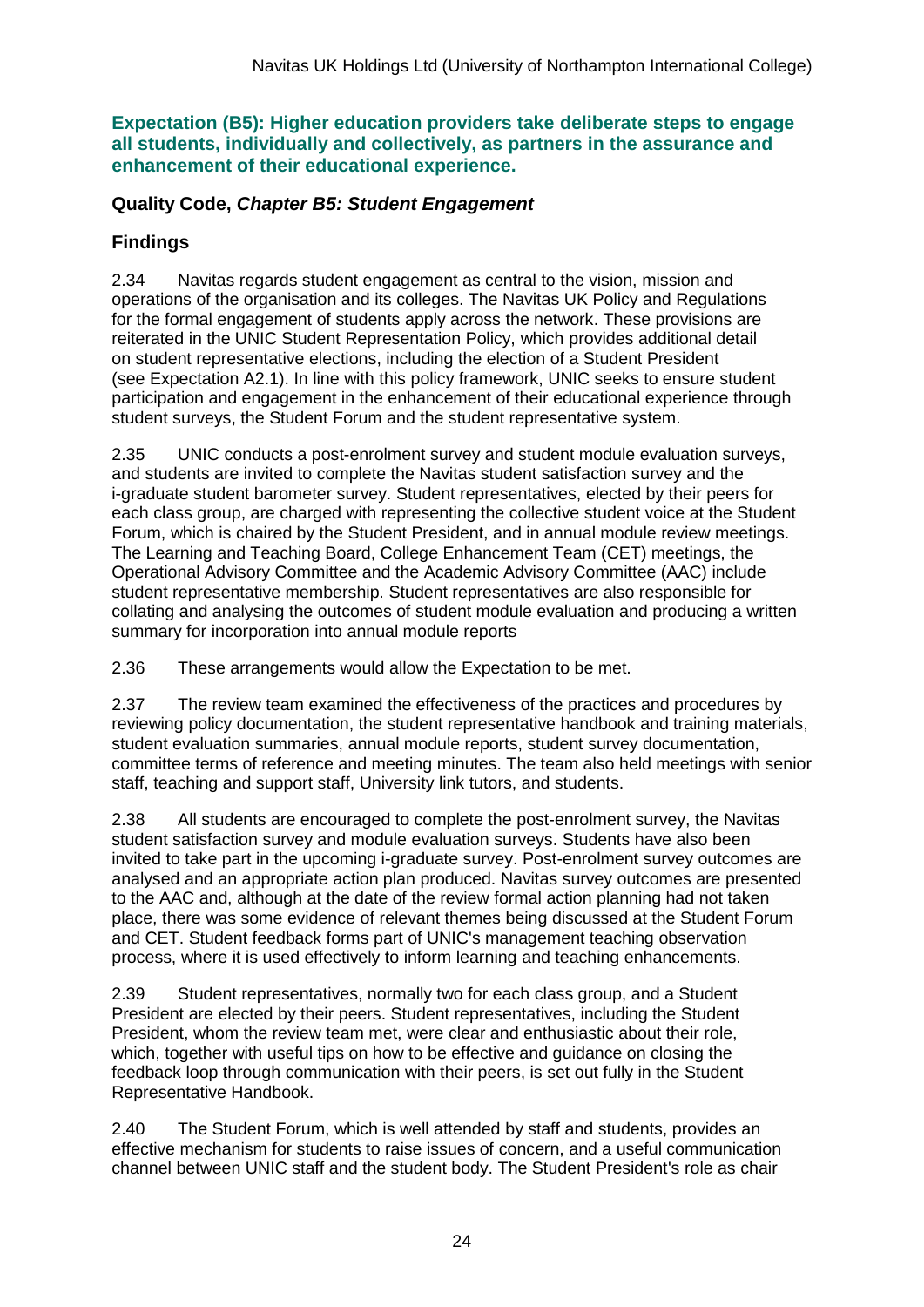promotes student ownership of the meetings and provides invaluable experience for the Student President in post. Student representatives attend and actively participate in CET and Learning and Teaching Board meetings, which receive feedback from the Student Forum as well as considering wider quality and enhancement matters. Student representatives also attend the AAC and Operational Advisory Committee, and engage directly with annual monitoring through participation in annual monitoring review meetings.

2.41 In accordance with their role, student representatives prepare written summaries of the outcomes of the online student module evaluation surveys, which are conducted each semester. These summary reports, which are completed by student representatives, are highly effective in informing the annual module reports and action plans produced by tutors.

2.42 The student representative system, which facilitates students' active engagement in quality assurance and enhancement, is **good practice**.

2.43 Students confirm that enhancements adopted in response to their feedback are effectively communicated to them through the student portal, Student Forum, CET meetings and 'You Said We Did' posters. The University of Northampton interim review found that students' suggestions for improvements or changes are responded to positively by UNIC, which seeks to accommodate them where feasible to the benefit of student experience.

2.44 The arrangements in place work effectively to engage students as partners in the assurance and enhancement of their educational experience. The review team concludes that the Expectation is met and the associated level of risk is low.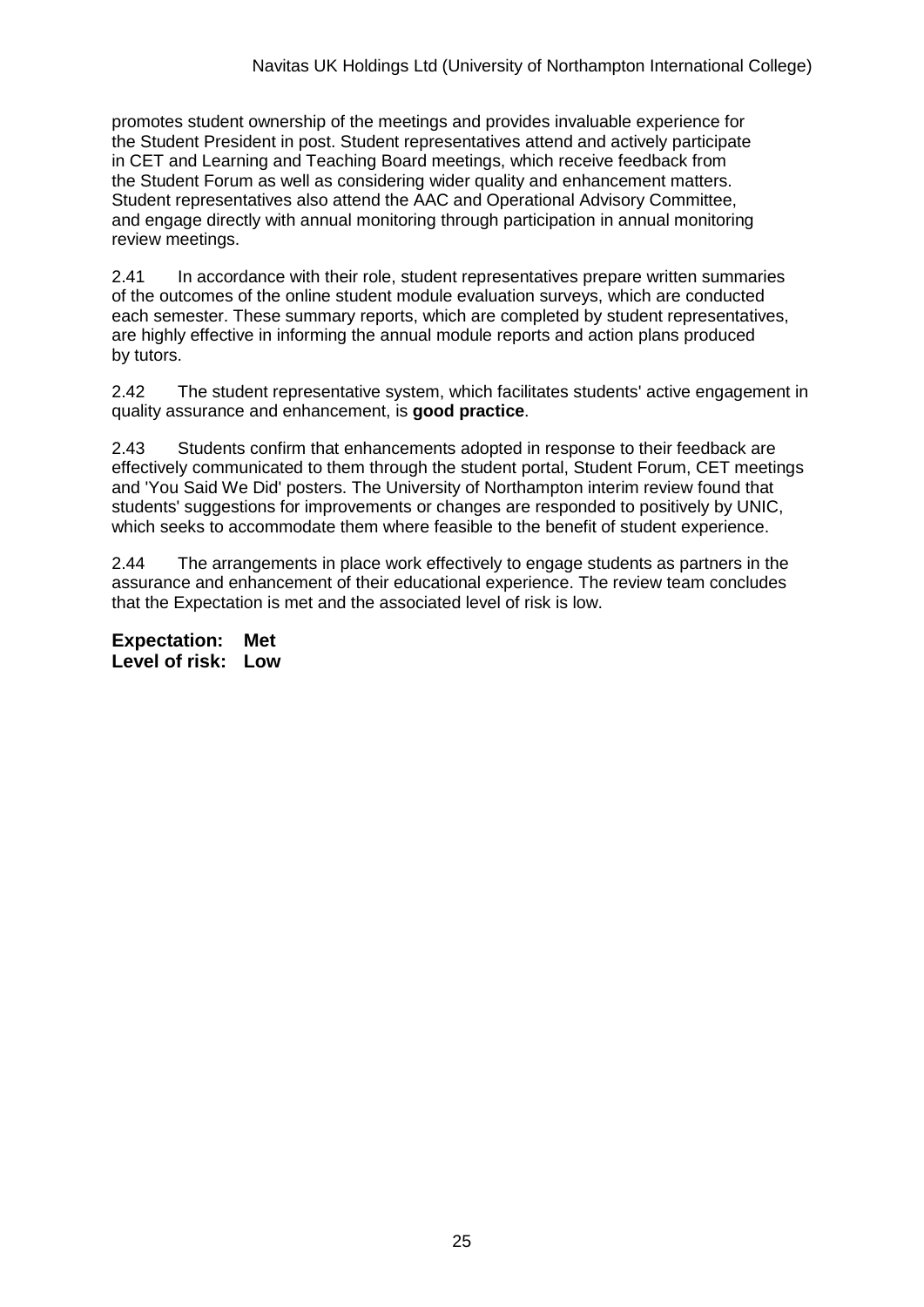**Expectation (B6): Higher education providers operate equitable, valid and reliable processes of assessment, including for the recognition of prior learning, which enable every student to demonstrate the extent to which they have achieved the intended learning outcomes for the credit or qualification being sought.**

#### **Quality Code,** *Chapter B6: Assessment of Students and the Recognition of Prior Learning*

## **Findings**

2.45 Navitas regulations articulate the principles of assessment, including fairness, robustness, validity of learning outcomes, clarity of procedures, and the provision of appropriate feedback to students. This regulatory framework, which applies across the network, covers the conduct of examinations, marking, internal and external moderation, feedback to students, mitigating circumstances, reasonable adjustments, academic misconduct, module panels and progression boards. The UNIC Collaborative Operations Manual details assessment-related academic and administrative processes and responsibilities agreed with the University of Northampton.

2.46 The processes provide for the assessment and marking of all UNIC-delivered modules to be undertaken by UNIC tutors, with external moderation by University link tutors for the pre-master's and level 4 modules. All University-delivered modules are assessed and marked by University staff.

2.47 Navitas specifies the range of assessment information to be made available to students, including weightings, grading criteria, submission dates and timetable for the provision of feedback. Tutors are required to make feedback available to students within 10 working days of the scheduled submission deadline.

2.48 Module panels and progression assessment boards must be convened by UNIC for foundation, pre-master's and UNIC-delivered (Standard) level 4 modules and students. Marks for level 4 University-delivered modules are confirmed through the University's module board process. Standard Plus and integrated level 4 students are considered both by the University's Award and Status Board and by UNIC's Progression Board, both of which must ratify final outcomes decisions.

2.49 Principles and processes relating to the recognition of prior learning are clearly documented, rigorous and appropriate. These arrangements would allow the Expectation to be met.

2.50 The review team examined the effectiveness of the practices and procedures by reviewing regulatory, procedural and other documentation, including programme and module specifications and module guides, student handbooks, assignment briefs, and module panel and progression assessment board meeting minutes. The team also held meetings with senior staff, teaching and support staff, University link tutors, and students.

2.51 Programme and module specifications and module guides, completed in the standard templates, set out fully the programme assessment strategies, module assessment types, methods and weightings, assessed learning outcomes, and assessment criteria. The Student Academic Handbook and programme handbooks provide students with information about marking and moderation, resits, academic misconduct, exam regulations and procedure, assignment submission, deadlines and feedback on assessed work. Students confirmed that they have access to this information and understand what is required of them in assessment, including the rules on academic misconduct and how to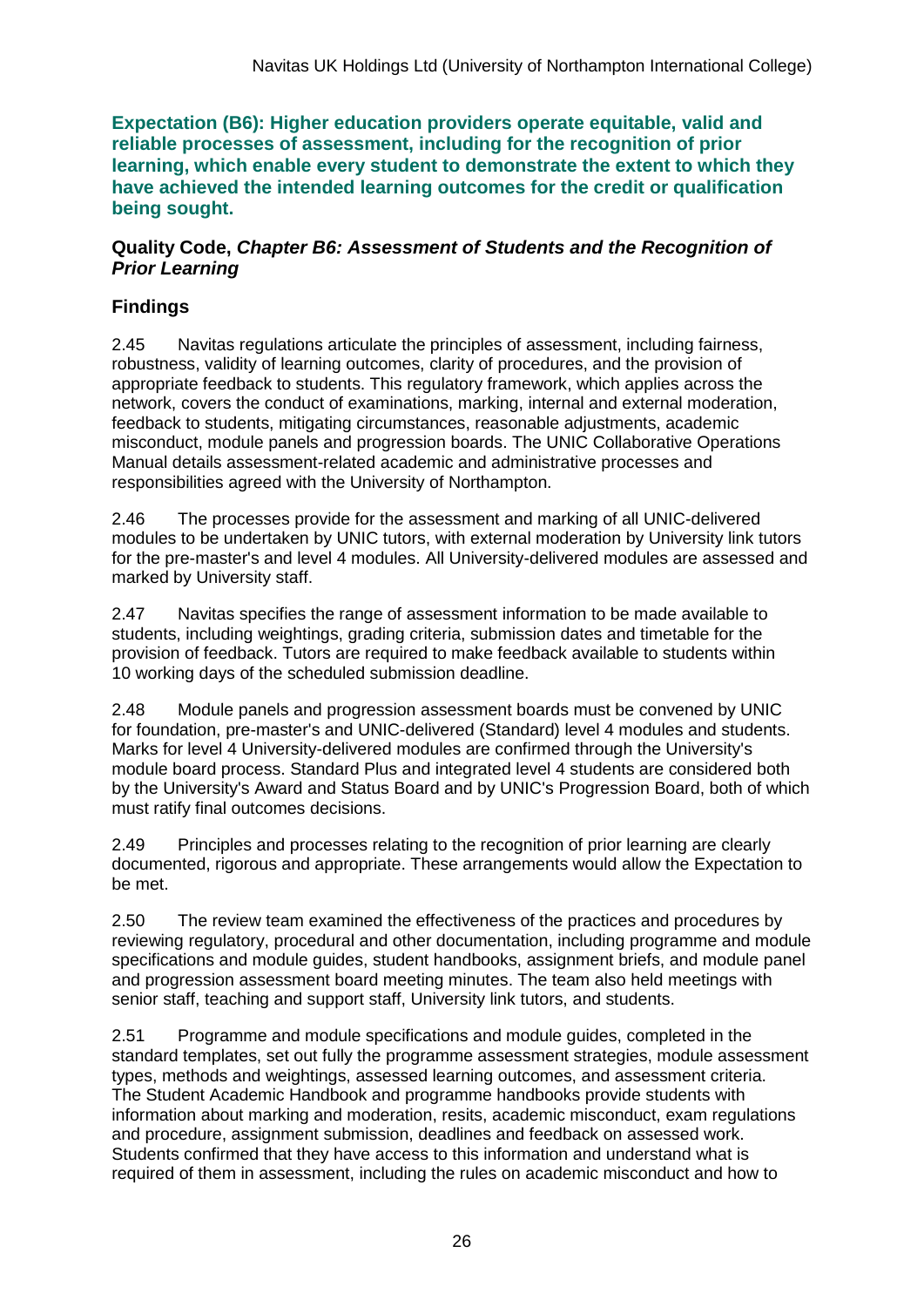avoid it. Students also confirmed that feedback on their work is helpful and provided in a timely fashion to meet the relevant deadlines. Turnitin, through which completed assignments are submitted, is used by students to help them avoid plagiarism and by tutors to identify plagiarised work. Students have access to assessment regulations on the VLE.

2.52 A useful marking workflow document assists UNIC tutors in their internal marking and moderation role, and these processes operate in accordance with the formal requirements. Staff development provision at UNIC includes sessions on the assessment of students.

2.53 Module panels and progression assessment boards operate in accordance with the applicable regulations. Module panels, which are chaired by the UNIC Director, and attended by link tutors in their external moderation role, are convened by UNIC at the end of each semester. UNIC progression assessment boards, also chaired by the UNIC Director, and attended by University senior staff, University link tutors and UNIC teaching staff, receive confirmed module marks and make progression, re-assessment and mitigating circumstances decisions.

2.54 Applications to UNIC programmes seeking recognition of prior learning are considered and decided by the Academic Board under non-standard entry processes.

2.55 Assessment processes operate fairly and in accordance with the applicable regulations. Students are clear as to what is required of them in assessment.

2.56 The review team concludes that the Expectation is met and the associated level of risk is low.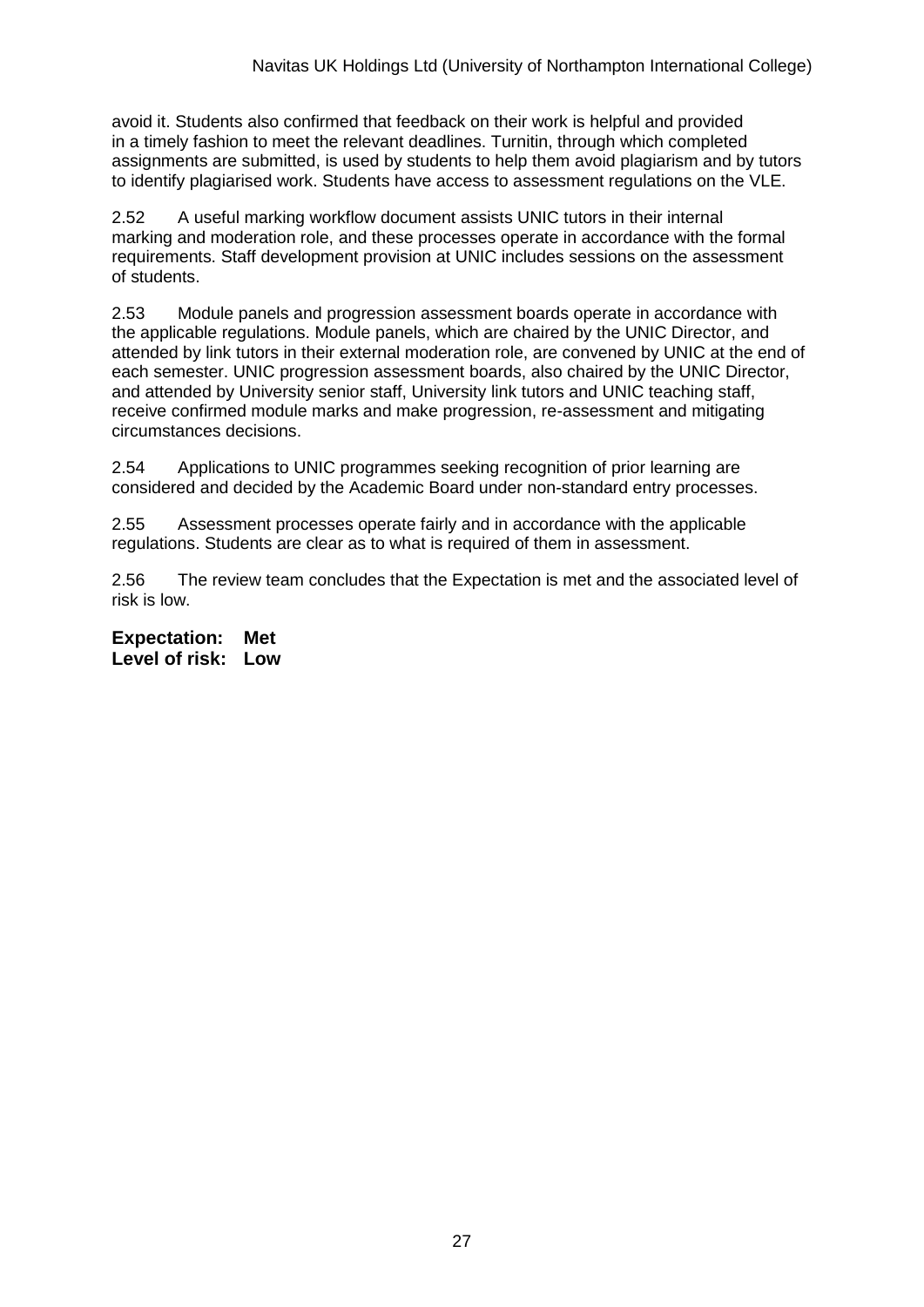### **Expectation (B7): Higher education providers make scrupulous use of external examiners.**

### **Quality Code,** *Chapter B7: External Examining*

## **Findings**

2.57 The Navitas regulatory framework, which applies across the network, requires externality in the moderation of assessment for pre-master's and UNIC-delivered level 4 modules. This requirement can be satisfied through external moderation conducted by University of Northampton staff and, while external examiners may be appointed, this is not a requirement. The UNIC Collaborative Operations Manual details assessment-related academic and administrative processes and responsibilities, including the moderation of assessment, agreed with the University.

2.58 With respect to all modules in scope, the documented processes require the external moderation of the highest weighted module assessments, identify sample sizes, and specify moderators' rights and responsibilities. At UNIC, external moderation is normally carried out by University link tutors. The process, which follows on from the assignment verification and moderation stages conducted internally by UNIC tutors, involves scrutiny of assignment briefs, exam papers, specimen answers, marking schemes, and sample student work. The processes provide for external moderator comments and recommendations on proposed assessment tasks to inform appropriate amendments by UNIC tutors.

2.59 University link tutors are members of UNIC module panels, in their external moderator role, and are also members of the UNIC progression assessment boards.

2.60 These arrangements would allow the Expectation to be met.

2.61 The review team examined the effectiveness of the practices and procedures by reviewing regulatory, procedural and other documentation, including module panel and progression assessment board meeting minutes, marking and moderator records, annual module reports and draft annual programme reports. The team also held meetings with senior staff, teaching and support staff, University link tutors, and students.

2.62 UNIC has expressed an intention to make use of external examiners, in addition to the internal and external moderation processes it has followed to date. Discussions with the University and Navitas on how University processes for the appointment of external examiners could be replicated at UNIC have been initiated.

2.63 The review team **affirms** the steps being taken to establish policies and procedures for the appointment of eternal examiners to all programmes.

2.64 Academic staff confirmed to the review team that University link tutors have online access to the full range of module materials, including assessment documentation, although the extent and use by UNIC tutors of link tutor feedback on proposed assessment briefs and examination papers was unclear.

2.65 Clear marking and moderation records are produced by UNIC tutors and external University moderators within a standard template. External moderators use this template, together with the annual module report template, to provide comments, typically including feedback on standards, the assessment process and the quality of feedback to students. Meeting minutes confirm link tutor attendance at module panel and progression assessment board meetings, and module panel minutes record their approval and confirmation of the grades awarded, together with their comments, as external moderators.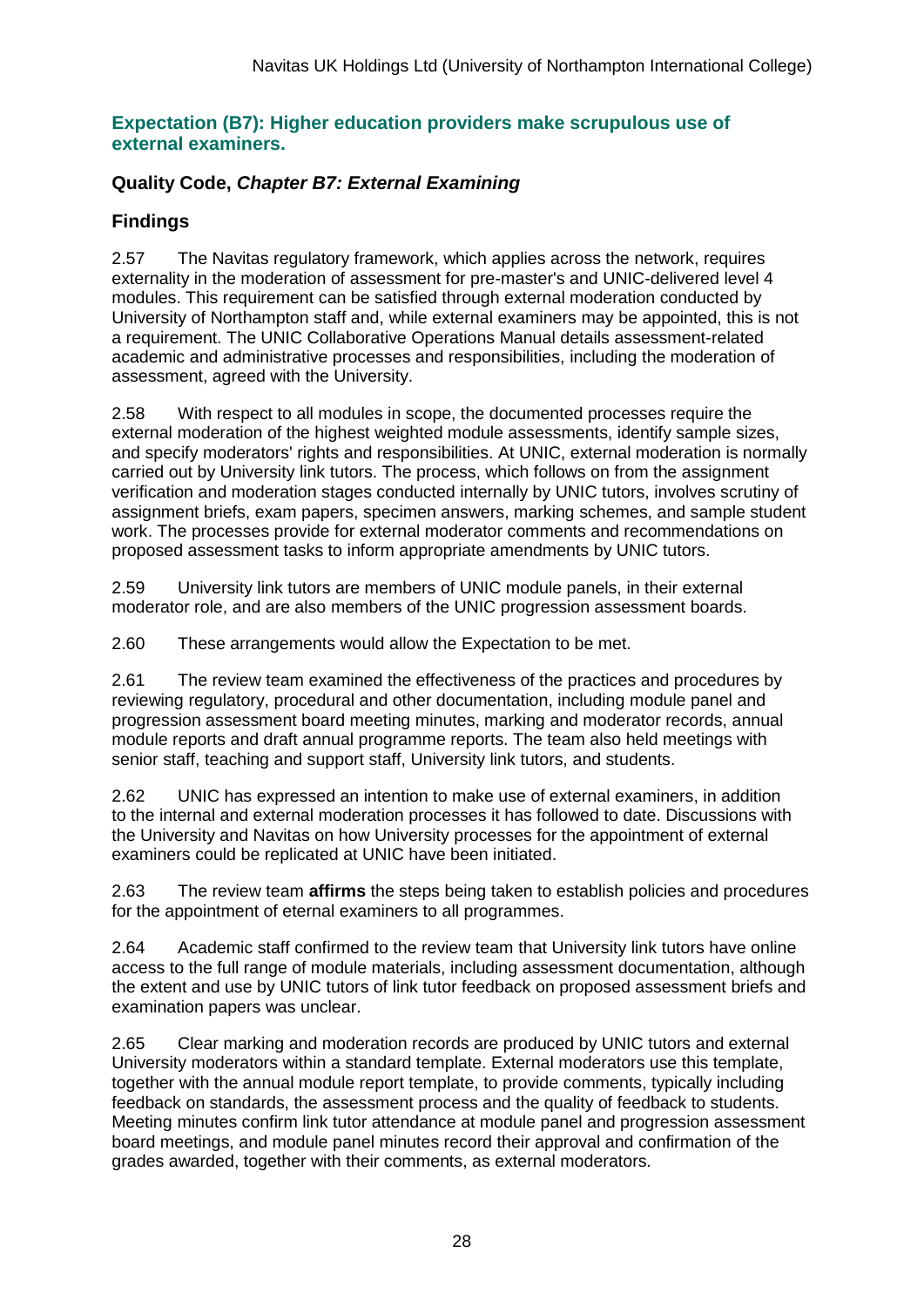2.66 The Navitas annual programme monitoring template invites link tutor comments on the programme and requires the programme team to set out an action plan for the coming year. At the date of the present review, annual programme reports for the first annual cycle were still in draft and the relevant sections had not yet been completed.

2.67 The recent University interim review examined the operation of external moderation processes. The report, which was still in draft at the date of the QAA review, concludes that these processes are being implemented in accordance with the regulatory requirements.

2.68 Overall, external moderation processes operate effectively. The review team concludes that the Expectation is met and the associated level of risk is low.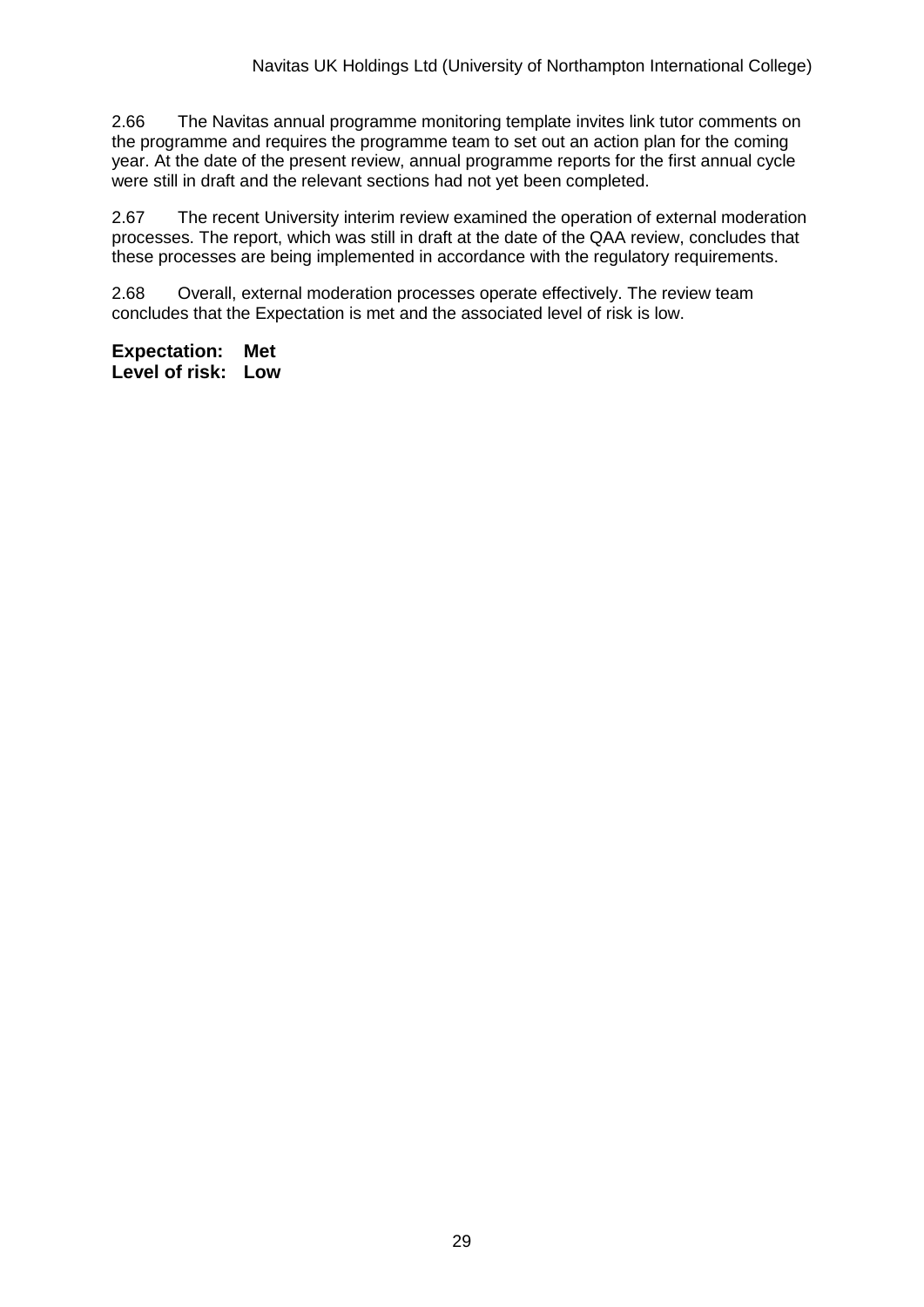**Expectation (B8): Higher education providers, in discharging their responsibilities for setting and maintaining academic standards and assuring and enhancing the quality of learning opportunities, operate effective, regular and systematic processes for monitoring and for review of programmes.**

### **Quality Code,** *Chapter B8: Programme Monitoring and Review*

## **Findings**

2.69 Navitas programme monitoring and review regulations, which are outlined in the UNIC Collaborative Operations Manual, require the annual review of all UNIC programmes under Navitas processes, and incorporate University of Northampton annual tracer studies. These processes are supplemented by interim and quinquennial partnership review undertaken by the University.

2.70 Annual programme monitoring is designed to ensure that academic standards and the quality of provision is maintained and enhanced. Drawing on a range of information, including feedback from academic staff, students and link tutors, the process requires confirmation that all aims and learning outcomes are being met by the programme, analysis of feedback, and review of learning, teaching, assessment, facilities and resources and student support.

2.71 The programme monitoring process and the accompanying Navitas reporting template incorporate an enhancement focus, explicitly requiring reports to revisit the previous year's report and review actions arising, including innovative and/or noteworthy practice; to record progress on a specified enhancement theme; to outline plans to develop and improve the programme in the light of the review; to identify key actions arising from feedback; and to set out an action plan for the coming year.

2.72 At UNIC, student representatives are responsible for collating and analysing the results of module questionnaires and providing a written summary for incorporation into tutors' module reports, which feed into the annual monitoring process.

2.73 The maintenance of strategic institutional oversight of annual monitoring processes and outcomes is required, through submission of reports to the UNIC Learning and Teaching Board for approval and their subsequent presentation to the Academic Advisory Committee. Reports must also be forwarded to the relevant University faculty and the Navitas Quality and Standards Office.

2.74 University annual and periodic review processes comprise annual tracer studies on UNIC cohorts to monitor student progress during the University stages of their degree pathways to final award, interim partner review at the end of year 1 of the partnership, and periodic partner review on a five-year cycle.

2.75 The arrangements for monitoring and review would allow the Expectation to be met.

2.76 The review team examined the effectiveness of the practices and procedures by reviewing procedural documentation, ongoing programme monitoring documentation, completed module monitoring reports, draft programme monitoring reports, standard meeting agendas and meeting minutes. The team also held meetings with senior staff, teaching and support staff, University link tutors, and students.

2.77 The first students were admitted to UNIC programmes in September 2016. At the time of the review, the first annual programme monitoring cycle had not been completed and annual programme monitoring reports were still in draft form. However, the review team saw evidence of documented, ongoing module monitoring, which will inform programme reporting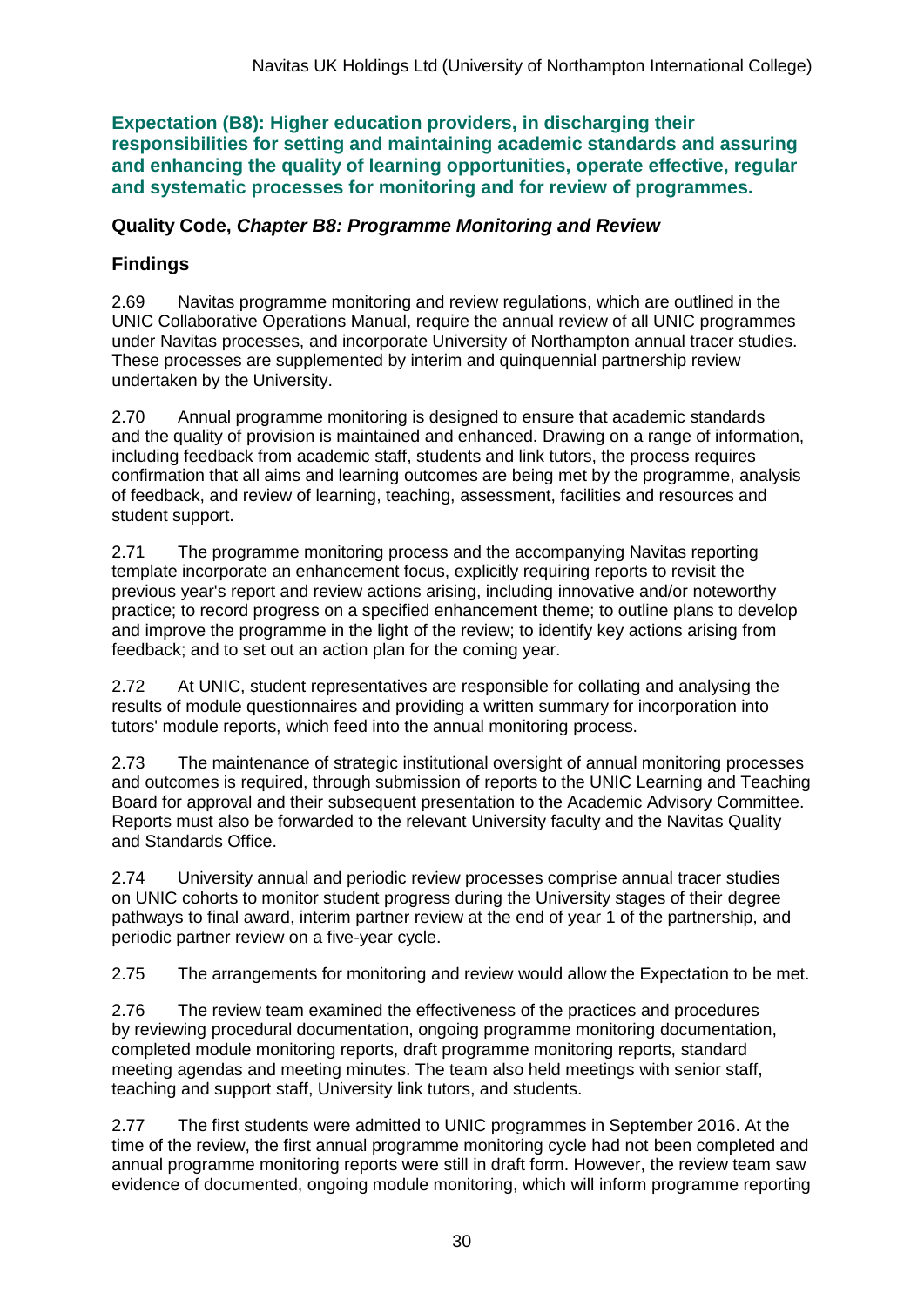on the quality of students' learning opportunities for the 2016-17 academic year, including module evaluation summary reports prepared by student representatives, moderator feedback and thorough, comprehensive module reports with action plans.

2.78 Monitoring activity for the first annual cycle culminated in pathway programme annual monitoring review meetings held in November 2017 and attended by University Heads of Partnership Programmes, University link tutors, UNIC academic staff and student representatives. In accordance with the standard agenda, discussion covered the areas to be addressed in the Navitas report template, which, for the quality and enhancement of students' learning opportunities, includes learning, teaching, assessment and feedback review, student evaluation, the student experience and facilities and resources. The draft annual programme monitoring reports available to the review team reviewed all these areas, identifying actions for enhancement.

2.79 The University conducted an interim review of UNIC in November 2017. The review report, still in draft at the date of the QAA review, reports positively on the quality of students' learning opportunities at UNIC.

2.80 While at the time of the review the first annual monitoring cycle was not yet completed, the available evidence demonstrates the effective implementation of programme monitoring processes with regard to the quality of students' learning opportunities up to the present point in the cycle. The review team concludes that the Expectation is met and the associated level of risk is low.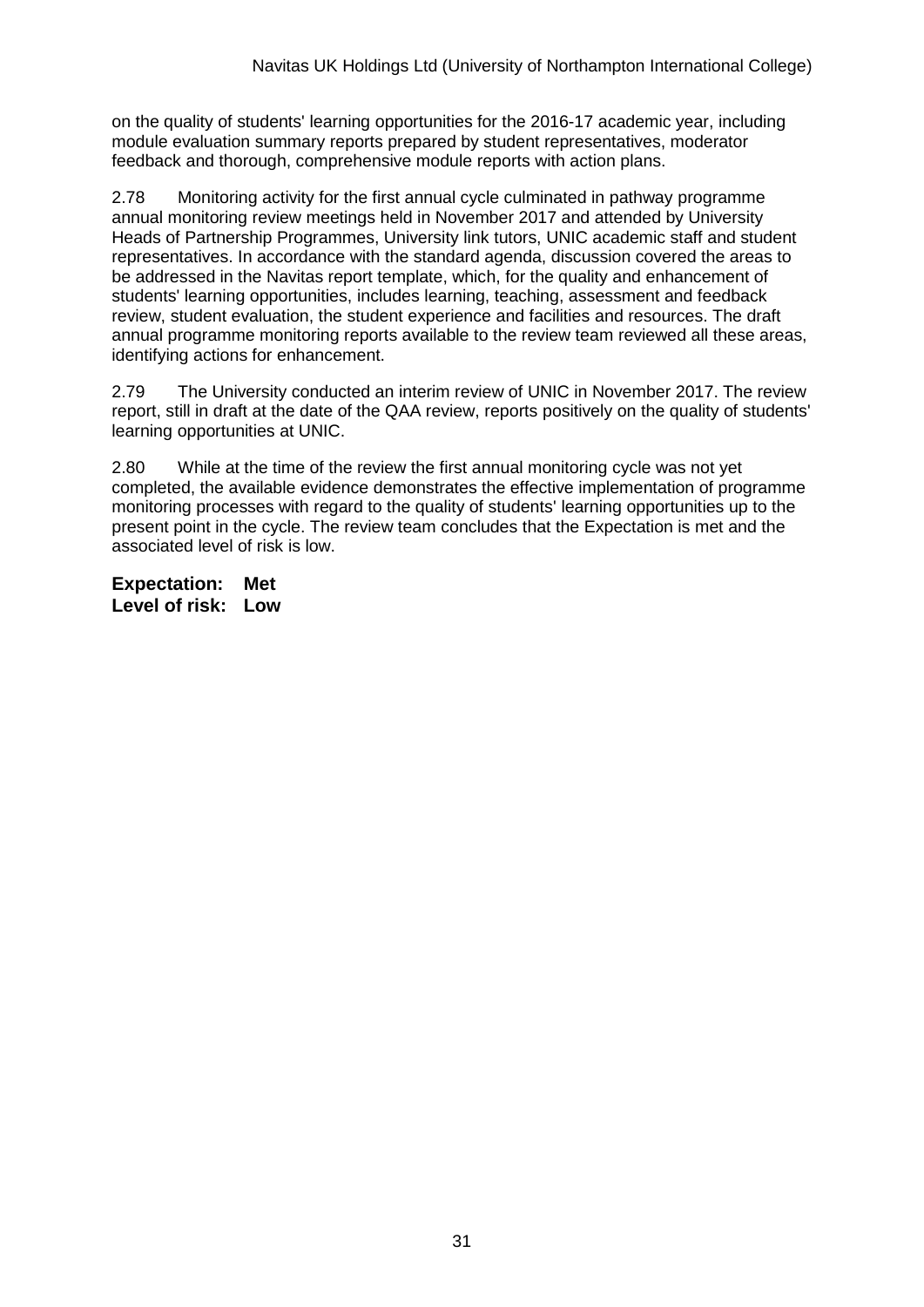**Expectation (B9): Higher education providers have procedures for handling academic appeals and student complaints about the quality of learning opportunities; these procedures are fair, accessible and timely, and enable enhancement.** 

### **Quality Code,** *Chapter B9: Academic Appeals and Student Complaints*

## **Findings**

2.81 UNIC manages academic appeals and student complaints in line with the policies set out in Navitas UK Policy and Regulation (NPR) QS 10, Student Appeals and Grievances, and NPR QS 11, Student Disciplinary Policy. This is also set out in the Collaborative Operations Manual. Students have the right to complain directly to the University of Northampton in matters that are the responsibility of the University, including University services or staff. A copy of the complaints and appeals procedure is available on the Student Portal.

2.82 The policy provides details of what a student can appeal against. It states that, generally, all appeals are made informally. Appeals can be made against results, progression to the next stage and entitlement of award. Students studying on a UNIC pathway have the right to appeal against the outcome of an assessment on the grounds of extenuating circumstances affecting their performance, or a material irregularity in the assessment.

2.83 The policies and procedures in place would allow the Expectation to be met.

2.84 The review team looked at the Collaborative Operations Manual, the NPRs, student handbook and the VLE, and also sought clarification of the process through talking to staff and students.

2.85 The evidence shows that clear processes are in place for handling student complaints and appeals, and staff and students are aware of the process.

2.86 Students who wish to appeal or complain would normally seek advice from support staff for information on the procedure, and would be referred to the relevant documentation. Students are encouraged to raise concerns informally or through the student representative system before invoking the formal process. Students met by the review team were aware of the appeals and complaints procedure.

2.87 The process for making a complaint or appeal is clear, easy to access, transparent and fair. Although the majority of concerns are handled informally there is a clear pathway for formal procedures. The review team concludes the Expectation is met and that the associated level of risk is low.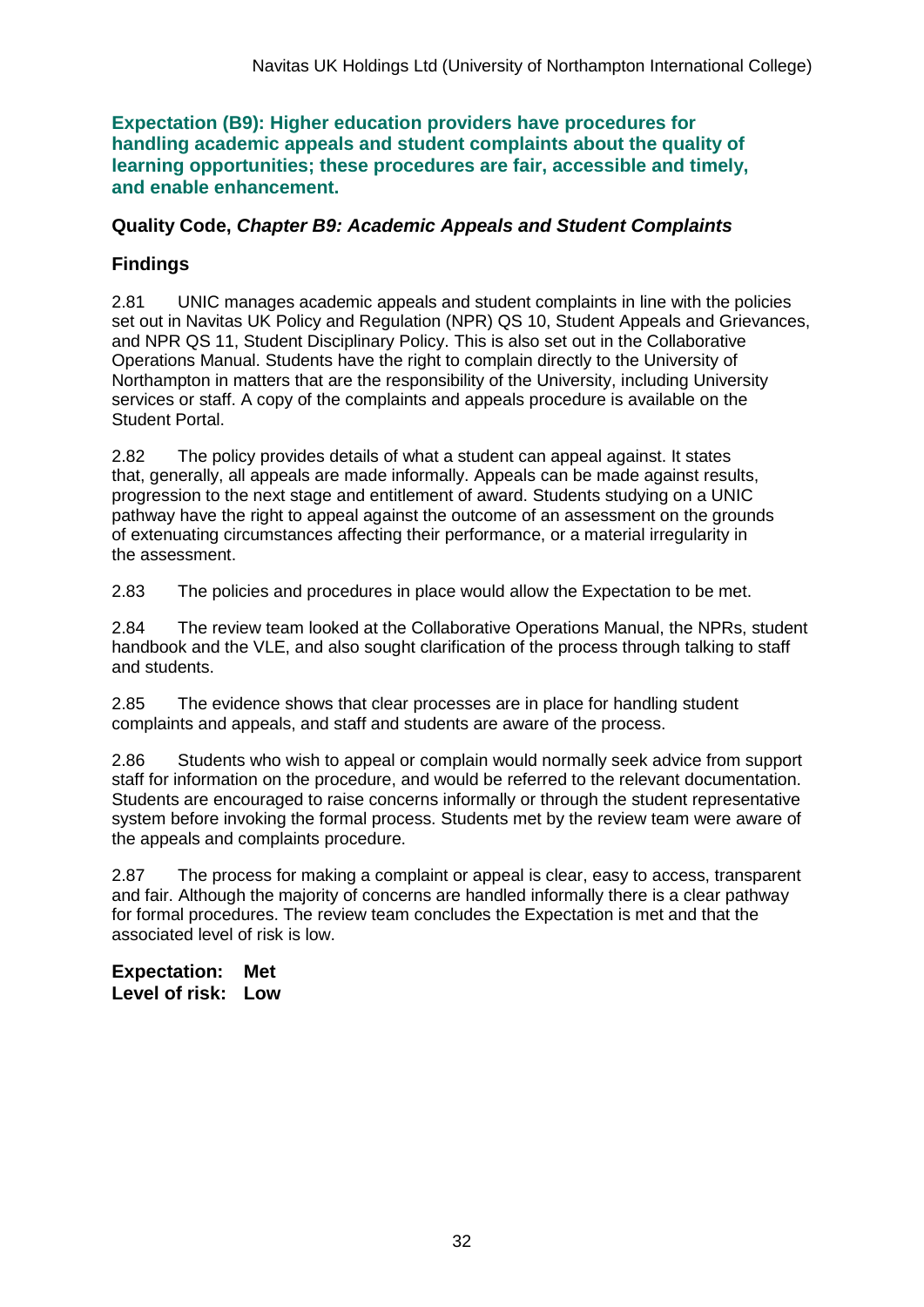## **The quality of student learning opportunities: Summary of findings**

2.88 In reaching its judgement about the maintenance of academic standards, the review team matched its findings against the criteria specified in Annex 2 of the published handbook.

2.89 All nine of the Expectations in this area are met with low levels of associated risk. Two examples of good practice have been identified, under Expectations B4 and B5, which relate to the high levels of effective support offered to students and the active engagement of learners in the student representative system. There is one affirmation, under Expectation B7, which relates to the introduction of external examiners on all courses. There are no recommendations in this judgement area, although the recommendation under Expectation A3.1 relates to Expectation B1.

2.90 The review team concludes that the quality of student learning opportunities at UNIC **meets** UK expectations.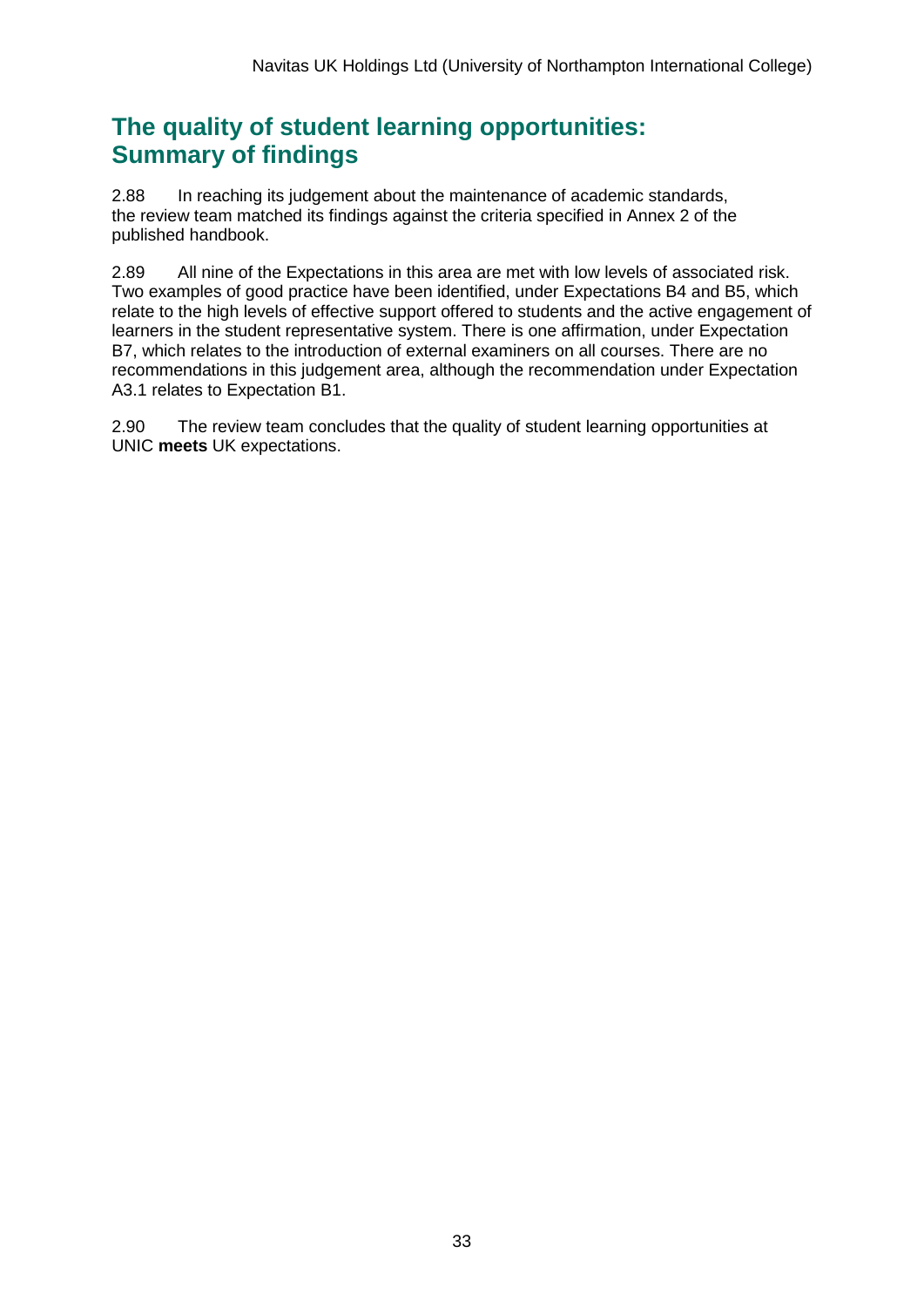## <span id="page-34-0"></span>**3 Judgement: The quality of the information about learning opportunities**

**Expectation (C): UK higher education providers produce information for their intended audiences about the higher education they offer that is fit for purpose, accessible and trustworthy.**

### **Quality Code, Part C: Information about Higher Education Provision**

## **Findings**

3.1 UNIC produces and uses a number of different types of information, which include marketing materials, student publications, course documentation and UNIC/Navitas policies. Navitas has a central department to assist with the design of communications and marketing material.

3.2 UNIC works closely with the University of Northampton on the development and approval of both online and off-line materials. It also works with Navitas to create a coordinated approach to the vetting and publishing of information. All UNIC material is signed off by the University in advance of publication, with Navitas having an overview.

3.3 Information for prospective students is available online, at recruitment events and by means of printed material. Full information on the process for application and admission to UNIC is provided on the UNIC website, with links to the University website. Prospective students are directed to the specific guidance on entry requirements, fees and scholarships. UNIC is developing introductory videos for each module, which will be available to students before they arrive.

3.4 Students are contacted prior to arrival with arrival instructions and essential information. Further information is provided during the induction.

3.5 Students receive confirmation of attainment at UNIC detailing their results on individual modules by means of a transcript.

3.6 The design of the policies and procedures in place would allow the Expectation to be met.

3.7 The review team reviewed online information, printed material, the student handbook and the VLE. Discussion with staff and students also took place regarding ease of access, accuracy and usefulness of information.

3.8 There is evidence of a strong relationship between UNIC and the University, and evidence of a good working partnership with regard to published information.

3.9 Students that the review team met confirmed that they found it easy to access all the information they needed, both in relation to academic and non-academic information. They had found the information when applying and during their time at UNIC helpful, comprehensive and accurate.

3.10 UNIC academic regulations, policies and procedures are included in the Collaborative Operations Manual. Some of the NPRs listed had been amended, both during the initial approval processes and subsequently. The review team found that UNIC versions were inconsistent and it was not always clear which was the current version. The review team **recommends** that UNIC ensure that all college versions of Navitas UK Policy and Regulations are fully documented, in accordance with Navitas policy, and are made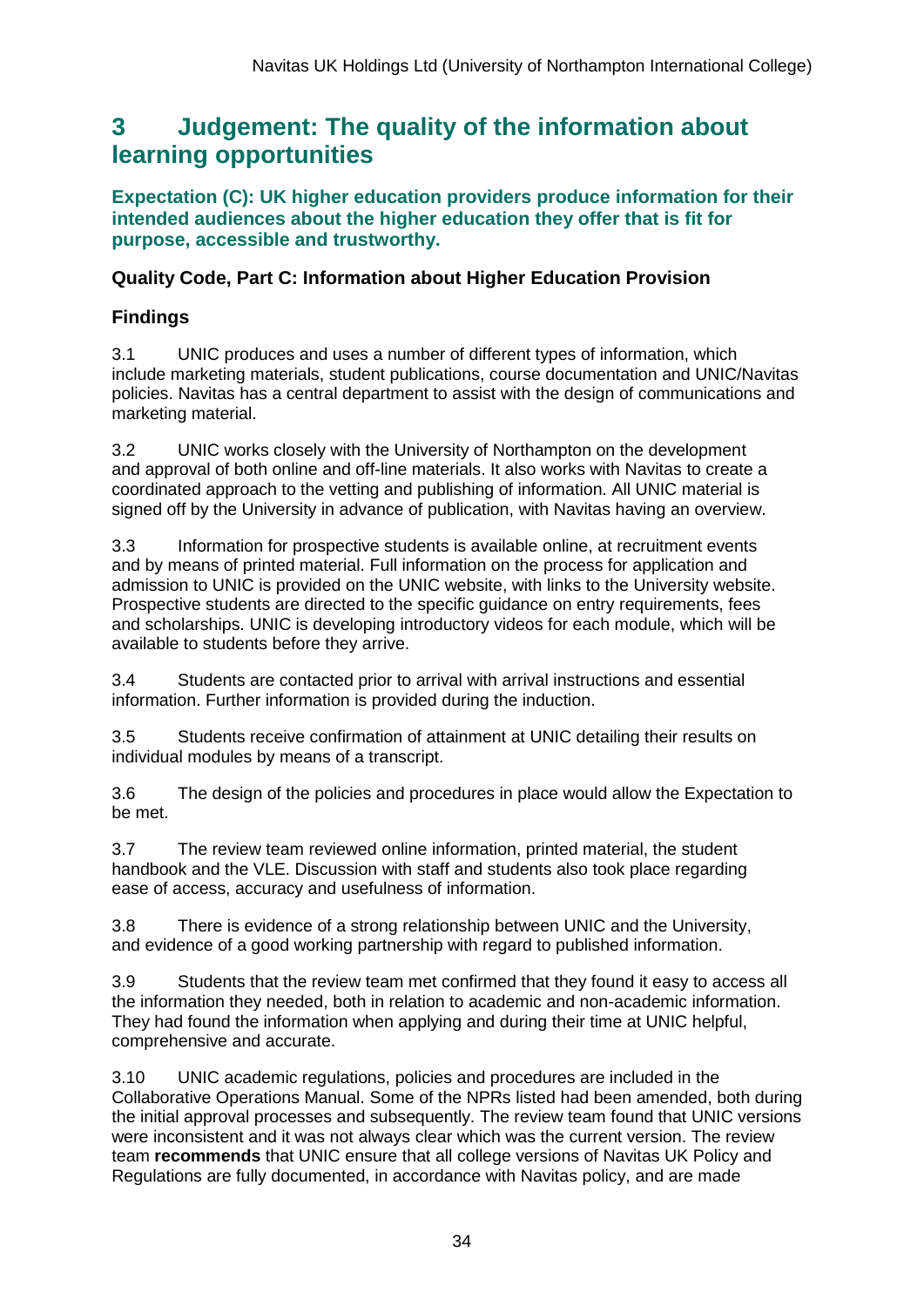accessible to those responsible for academic standards and quality.

3.11 Information provided for prospective and current students is clear, easy to understand and accessible. It is updated regularly and a robust system is in place for checking accuracy of information, demonstrating a good working relationship between UNIC, the University and Navitas. However, this does apply equally to information relating to the internal management of quality and standards. The review team concludes that the Expectation is met and the associated level of risk is low.

**Expectation: Met Level of risk: Moderate**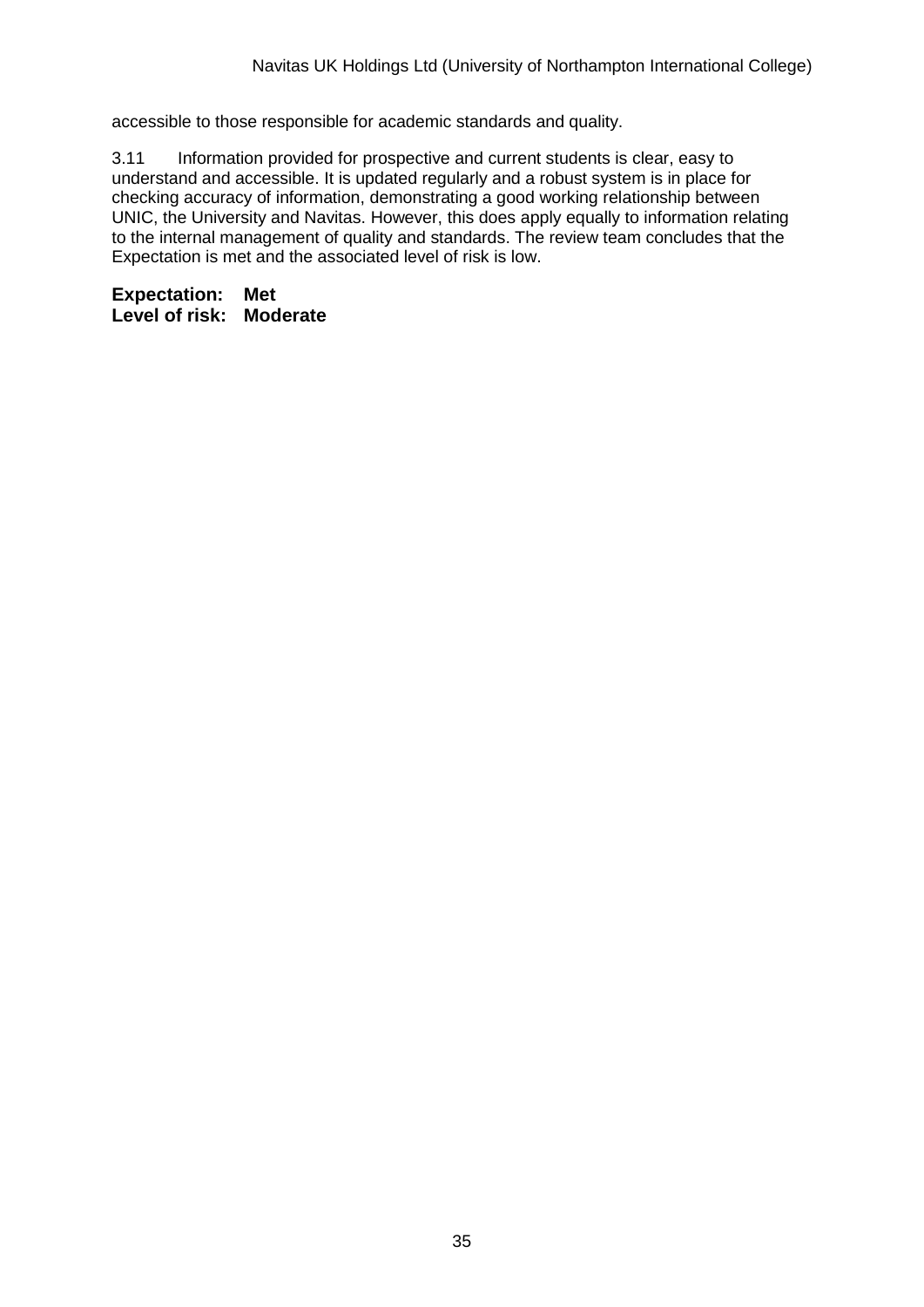## **The quality of the information about learning opportunities: Summary of findings**

3.12 In reaching its judgement, the review team matched its findings against the criteria specified in Annex 2 of the published handbook.

3.13 The Expectation in this area is met with moderate risk. There is an associated recommendation that UNIC ensures that all UNIC versions of NPRs are fully documented in accordance with Navitas policy and are made accessible to those responsible for academic standards and quality.

3.14 There is no good practice or affirmations identified in this judgement area.

3.15 The review team concludes that the quality of the information about learning opportunities at UNIC **meets** UK expectations.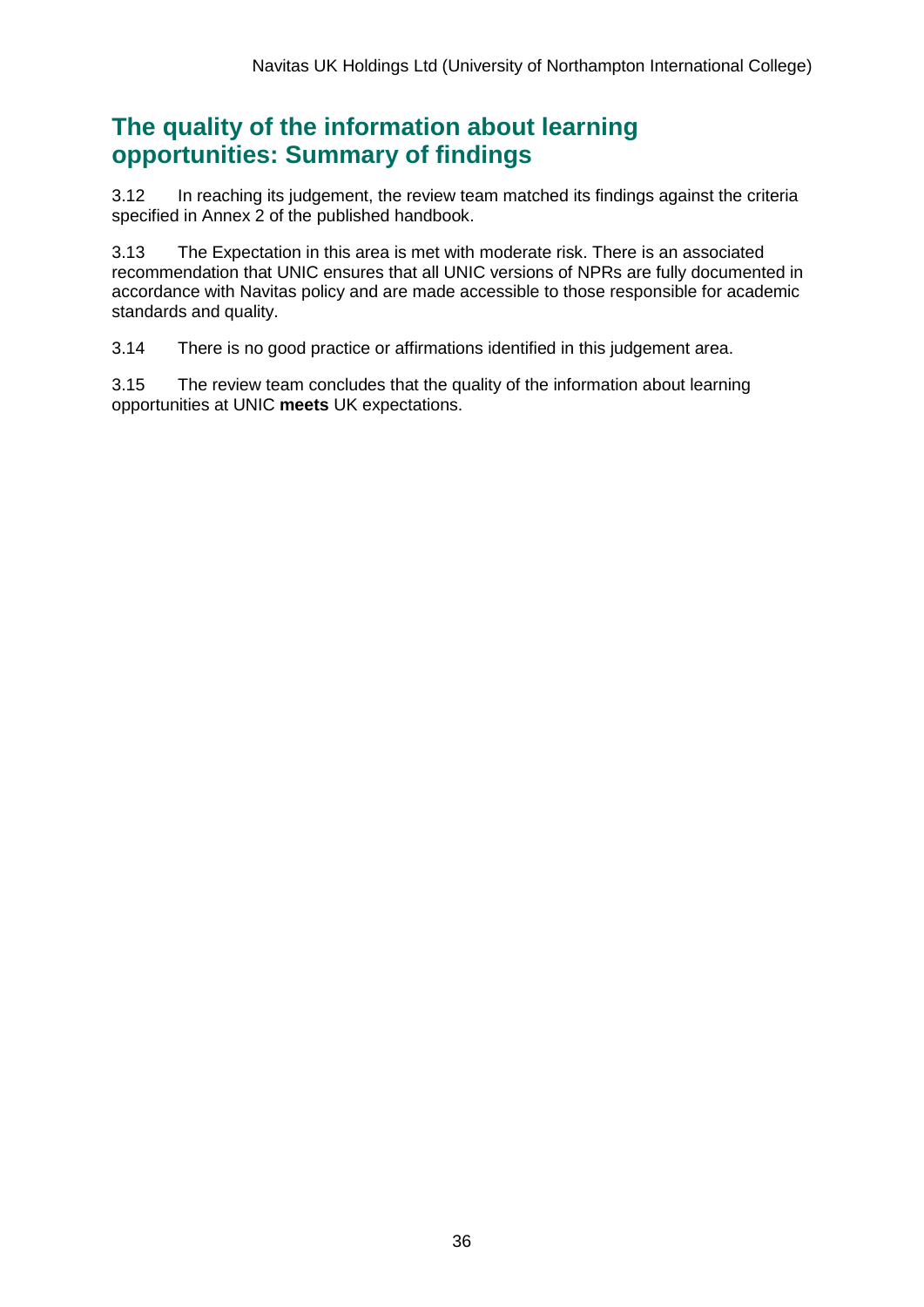## <span id="page-37-0"></span>**4 Commentary on the enhancement of student learning opportunities**

### **Expectation (Enhancement): Deliberate steps are being taken at provider level to improve the quality of students' learning opportunities.**

## **Findings**

4.1 UNIC sees its approach to enhancement as founded principally on a 'You Said, We Did' culture, with student stakeholders at its core.

4.2 Section B5 of this report describes the various mechanisms designed to ensure that the UNIC student voice is heard, and that student feedback informs the development of initiatives at strategic level, which impact positively on the quality of the student experience.

4.3 Information is systematically gathered from students through various surveys and student representative membership of quality assurance and enhancement committees. This information is used effectively at module level, feeding into annual reporting and action planning, which provides clear evidence that good practice and opportunities for enhancement are identified. Similarly, at programme level, draft annual monitoring reports demonstrate that student evaluation of the provision is carefully analysed to identify good practice and enhancements. At the time of the QAA review, however, programme action plans were still to be completed.

4.4 While the evidence of systematic consideration, evaluation and use of student survey feedback at UNIC level was less compelling, student representative feedback in UNIC meetings clearly leads to positive and meaningful institutional responses. Numerous examples of institutional enhancement initiatives were provided by UNIC and much has been achieved in this regard in the comparatively short time in which UNIC has been operating. Notable examples include electronic assessment feedback through Turnitin, a new and improved student portal system, and the introduction of guest lectures and course-specific enrichment activities.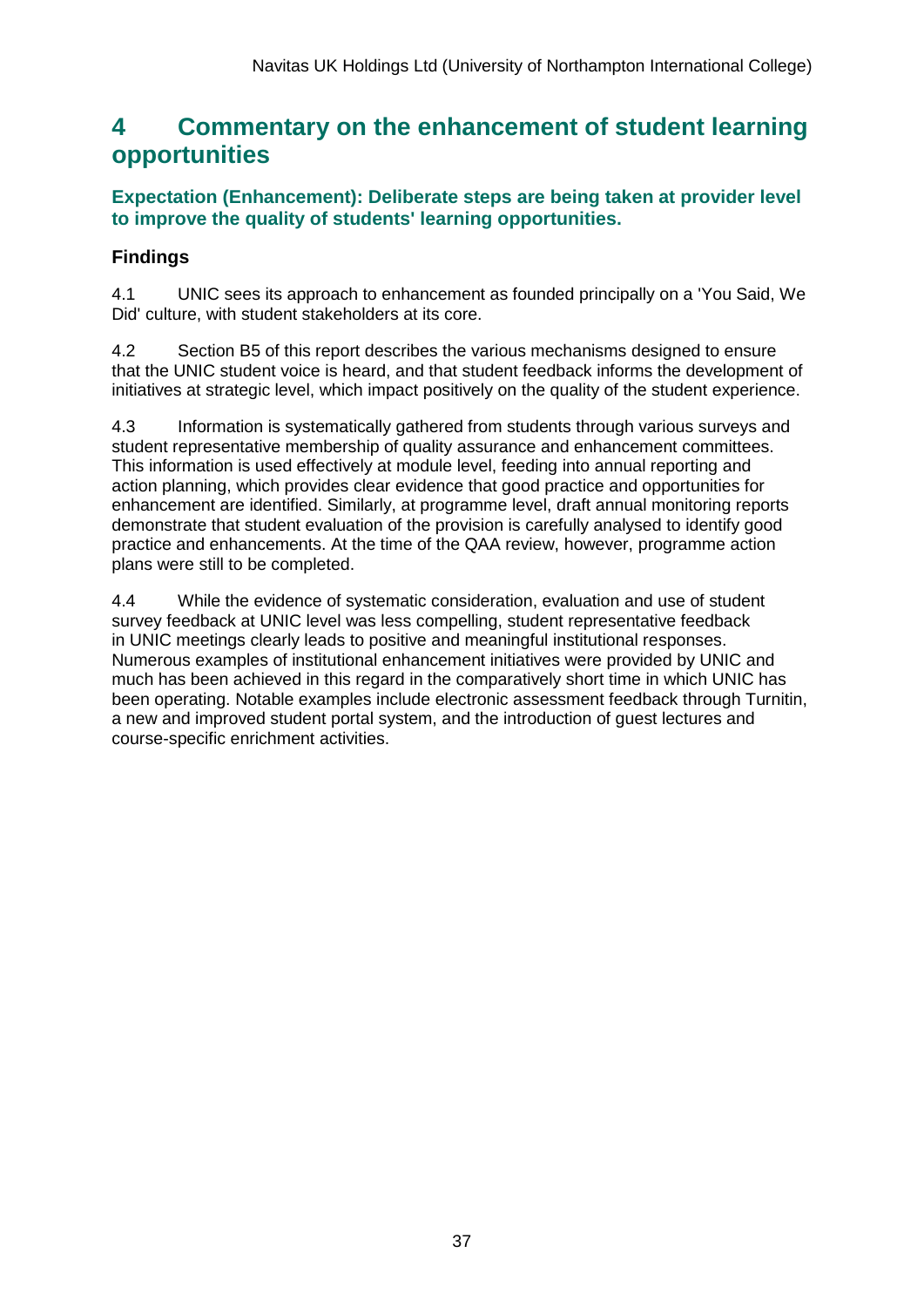## <span id="page-38-0"></span>**Glossary**

This glossary is a quick-reference guide to terms in this report that may be unfamiliar to some readers. Definitions of key operational terms are also given on pages 24-27 of the [Higher Education Review \(Embedded Colleges\) handbook.](http://www.qaa.ac.uk/publications/information-and-guidance/publication?PubID=2961)

If you require formal definitions of other terms please refer to the section on assuring standards and quality: [www.qaa.ac.uk/assuring-standards-and-quality.](www.qaa.ac.uk/assuring-standards-and-quality)

User-friendly explanations of a wide range of terms can be found in the longer Glossary on the QAA website: [www.qaa.ac.uk/Pages/GlossaryEN.aspx.](http://www.qaa.ac.uk/Pages/GlossaryEN.aspx)

#### **Academic standards**

The standards set by **degree-awarding bodies** for their courses (programmes and modules) and expected for their awards. See also **threshold academic standard**.

#### **Award**

A qualification, or academic credit, conferred in formal recognition that a student has achieved the intended **learning outcomes** and passed the assessments required to meet the academic standards set for a **programme** or unit of study.

#### **Awarding organisation**

An organisation authorised to award a particular qualification; an organisation recognised by Ofqual to award Ofqual-regulated qualifications.

#### **Blended learning**

Learning delivered by a number of different methods, usually including face-to-face and e-learning (see **technology enhanced or enabled learning**).

#### **Credit(s)**

A means of quantifying and recognising learning, used by most institutions that provide higher education **programmes of study**, expressed as numbers of credits at a specific level.

#### **Degree-awarding body**

A UK higher education provider (typically a university) with the power to award degrees, conferred by Royal Charter, or under Section 76 of the Further and Higher Education Act 1992, or under Section 48 of the Further and Higher Education (Scotland) Act 1992, or by Papal Bull, or, since 1999, granted by the Privy Council on advice from QAA (in response to applications for taught degree awarding powers, research degree awarding powers or university title).

#### **Distance learning**

A course of study that does not involve face-to-face contact between students and tutors but instead uses technology such as the internet, intranets, broadcast media, CD-ROM and video, or traditional methods of correspondence - learning 'at a distance'. See also **blended learning**.

#### **Dual award or double award**

The granting of separate awards (and certificates) for the same **programme** by two **degree-awarding bodies** who have jointly delivered the programme of study leading to them. See also **multiple award**.

#### **e-learning**

See technology enhanced or enabled learning.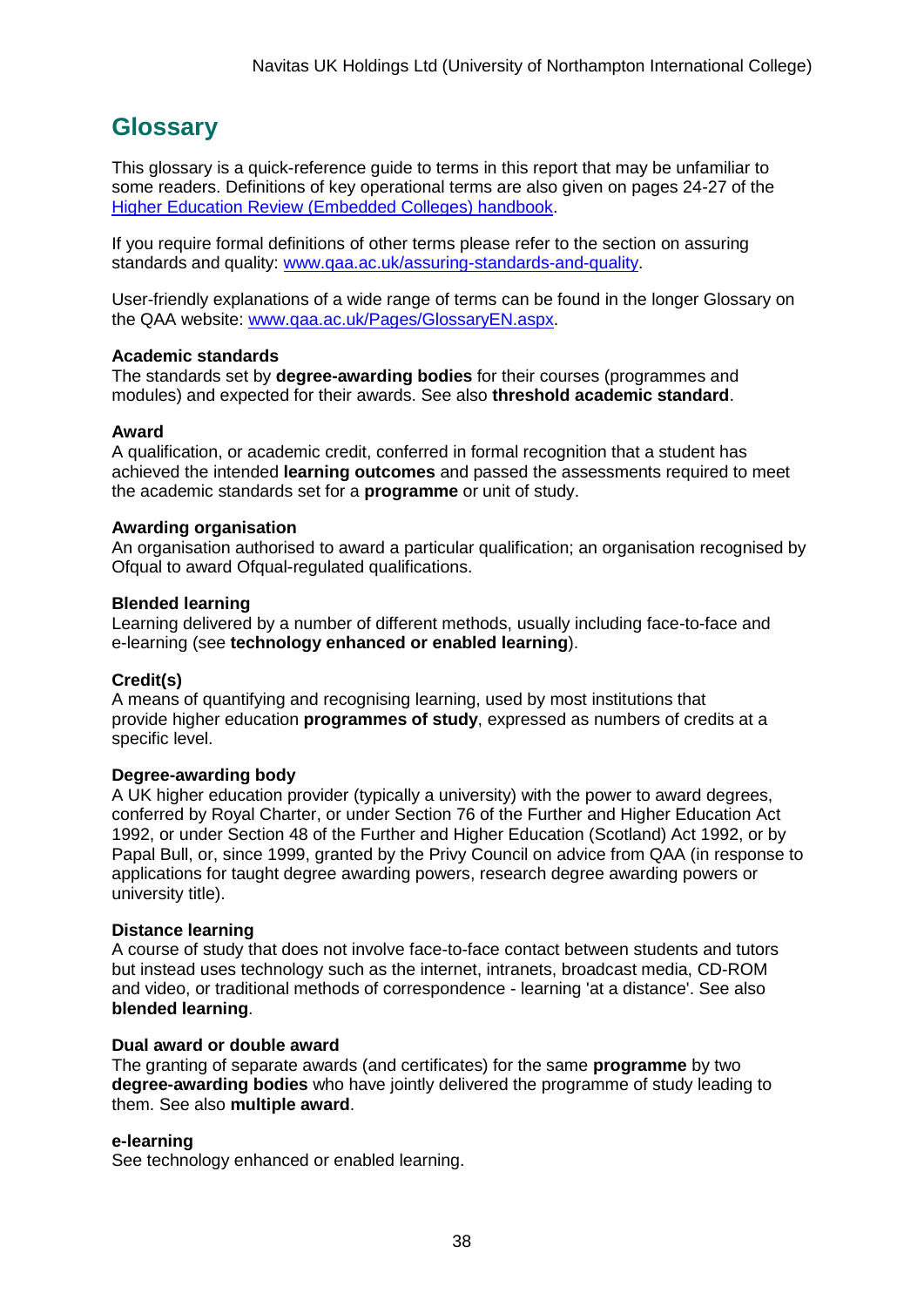#### **Enhancement**

The process by which higher education providers systematically improve the quality of provision and the ways in which students' learning is supported. It is used as a technical term in our review processes.

#### **Expectations**

Statements in the **Quality Code** that set out what all UK higher education providers expect of themselves and each other, and what the general public can therefore expect of them.

#### **Flexible and distributed learning**

A programme or module that does not require the student to attend classes or events at particular times and locations. See also **distance learning**.

#### **Framework**

A published formal structure. See also **framework for higher education qualifications**.

#### **Framework for higher education qualifications**

A published formal structure that identifies a hierarchy of national qualification levels and describes the general achievement expected of holders of the main qualification types at each level, thus assisting higher education providers in maintaining academic standards. QAA publishes the following frameworks: *The Framework for Higher Education Qualifications in England, Wales and Northern Ireland* (FHEQ) and *The Framework for Qualifications of Higher Education Institutions in Scotland* (FQHEIS).

#### **Good practice**

A process or way of working that, in the view of a QAA review team, makes a particularly positive contribution to a higher education provider's management of academic standards and the quality of its educational provision. It is used as a technical term in QAA's audit and review processes.

#### **Learning opportunities**

The provision made for students' learning, including planned study, teaching, assessment, academic and personal support, and resources (such as libraries and information systems, laboratories or studios).

#### **Learning outcomes**

What a learner is expected to know, understand and/or be able to demonstrate after completing a process of learning.

#### **Multiple awards**

An arrangement where three or more **degree-awarding bodies** together provide a single jointly delivered **programme** (or programmes) leading to a separate **award** (and separate certification) of each awarding body. The arrangement is the same as for **dual/double awards**, but with three or more awarding bodies being involved.

#### **Operational definition**

A formal definition of a term, establishing exactly what QAA means when using it in reviews and reports.

#### **Programme (of study)**

An approved course of study that provides a coherent learning experience and normally leads to a qualification.